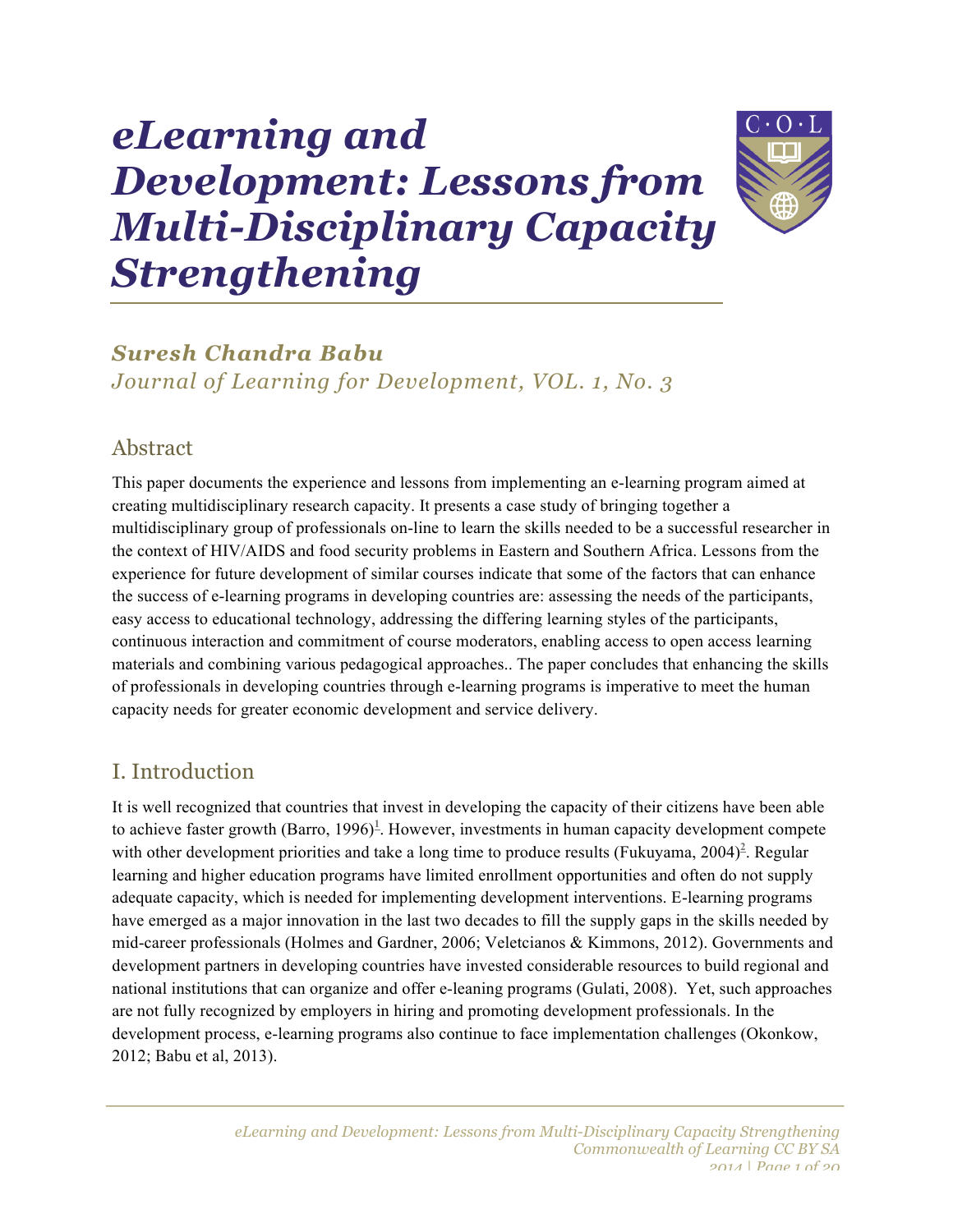Recognizing the need for increasing local capacity for delivering services in social development, planners and policy makers have called for innovation in educational approaches (Leary and Berge, 2006). Developing countries have invested in distance education and e-learning programs both through the public and private sectors<sup>3</sup>(Gulati, 2008). In addition, international programs have also developed and offer development oriented e-learning courses. However, these emerging programs continue to face challenges for further development and funding. The quality of education offered through e-learning programs continues to be questioned (Smyth and Zanetis, 2007). Due to a lack of empirical studies in the context of development capacity building, the benefits and costs of promoting e-learning program for developing skills for program development and implementation remains unclear (Ogunsola, 2010). The donors funding e-learning programs increasingly ask for the evidence of success in terms of the effectiveness, efficiency, sustainability, and impact of distance learning programs (Rosenburg, 2001; Andrews and Haythornthwaite, 2007).

Distance education through e-learning and its application to development capacity strengthening is fairly new and still in its infancy (de la Peña-Bandalaria, 2007; Welsh et al, 2003; Robins and Webster, 2002; Taylor, 2001). Although the role of distance education in building the skills of farmers and rural communities has a long history, the ICT version of such courses only began to emerge during the mid- to late 1990s with the use of online learning delivery methods (Mandinach, 2005). This has led to development organizations exploring opportunities to increase cost-effectiveness and to reach a larger segment of the population (Potashnik & Capper, 1998; UNESCO, 2002). As the use of ICT-based distance education in strengthening capacity for delivery of development programs and projects continues to increase, so does the use of a higher level of interactivity among the participants of the e-learning programs and their organizers (Garrison and Anderson, 2003; Johnson and Aragon, 2003).

Yet, documentation of the issues, constraints, and challenges in implementing on-line courses for creating development capacity continues to be limited in developing countries. This paper uses a case study of multidisciplinary capacity strengthening for HIV/AIDS and food security research using web-based learning approaches to analyze the application of best practices of e-learning, and to document lessons for the future implementation of such courses for generating development capacity. This paper is organized as follows: the next section presents a case study that applies the best practices of on-line learning; this is followed by lessons learned from the experiment and concluding remarks in the last section.

# II. Multi-disciplinary Capacity Development using eLearning: Application of Best Practices

As described below, the basis of this case study was to strengthen capacity of the members of a Regional Network on HIV/AIDS, Rural Livelihoods, and Food Security (RENEWAL) program.

A major interest in web-based learning for this program was using online technologies to offer distance education programs to present an opportunity to build and strengthen networks of learners around a central theme (such as the RENEWAL network). One of the methods to build sustainability into development programs is through the creation of in-country, stakeholder networks. Online courses often incorporate discussion forums to stimulate dialogue on a particular subject between learners and this flow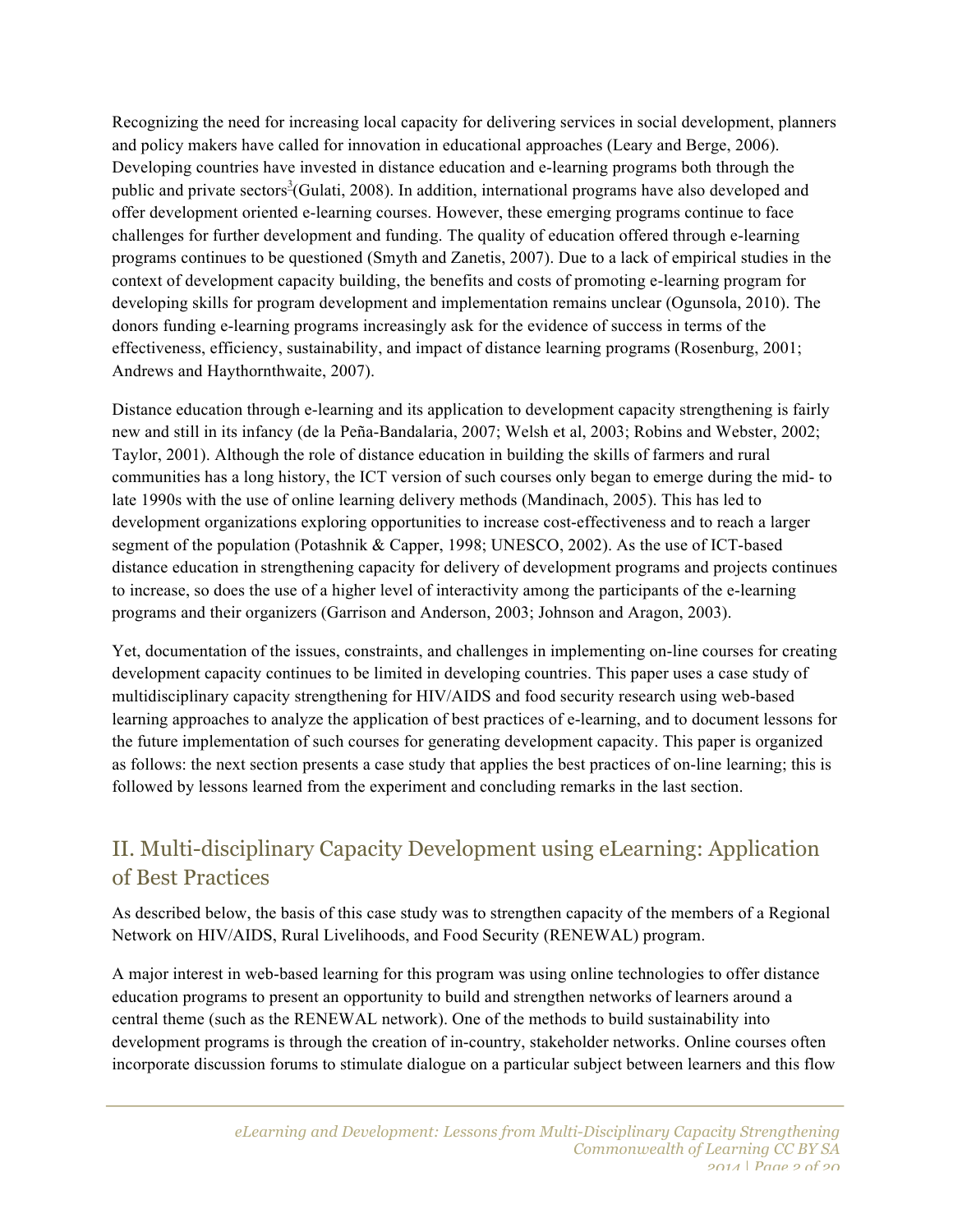of communication and ideas can further strengthen networks and develop a deeper sense of identity as a member of a particular network.

Initial efforts to develop an open and distance learning for this program began in 2005/06 with the development of a first online proposal writing course. This initial course was offered in what could be termed the first-generation style of online learning. While plans were discussed and proposed to develop additional online courses, none were offered until the course under discussion here was offered in 2009 for the RENEWAL program. In the following sections we examine some of the best practices that online course designers and capacity strengthening programs use and how they were applied to the current casestudy course. We begin with a description of the on-line course and its methodology.

## **RENEWAL Online Course Training Methodology**

In response to a need identified by the RENEWAL program, an online course was developed to provide hands-on technical assistance in the development of action research proposals. This course provided the opportunity for researchers in the RENEWAL network to use a real-life proposal in their course work and emerge with a high quality proposal that could be submitted to potential donors for further consideration.

Specific objectives of the course included:

- developing the skills for preparing policy research proposals
- understanding the elements of a winning proposal
- analyzing some examples of good proposals
- gaining practical skills for organizing the components of a proposal
- reviewing some of the existing resources for proposal writing.

The course reviewed the standard elements that comprise competitive grant applications, and, through studying real and stylized proposals and completing a series of exercises and quizzes, to help participants recognize the characteristics of good, fundable proposals. Participants learned to write clear, compelling prose that demonstrates their expertise and their qualifications to do the work they propose. Participants learned to identify which grant-makers fund the kind of work proposed, to generate proposal ideas through a literature search and brainstorming, and to pitch their ideas and research plans convincingly.

One of our primary goals was to capitalize on, and further strengthen, the network of practitioners, policy makers and researchers gathered during the RENEWAL capacity strengthening workshops conducted in 2008 through open dialogues during the course modules. In order to further strengthen the network, the course was open only to participants who were nominated by the RENEWAL National Coordinators in Malawi, Kenya, South Africa, Uganda and Zambia.

The course was designed based on proposal writing courses previously given in a face-to-face format in 2005 and later transformed into an online course in 2006. For the purposes of the 2009 course, the course materials were adapted to Moodle (Stewart et al, 2007; Witworth and Benson, 2010), an open source, online course management system, and tailored to fit the needs and expectations of the RENEWAL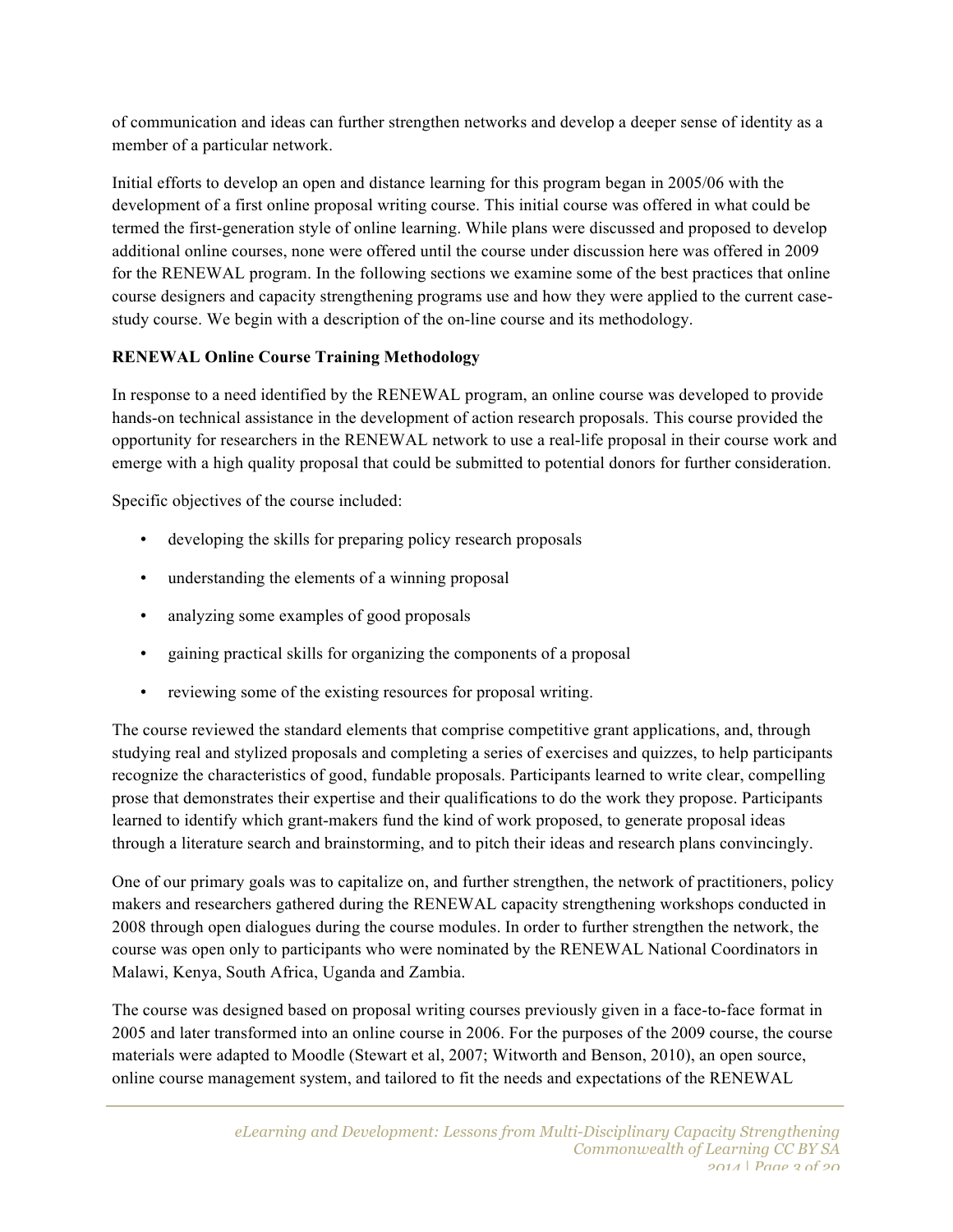participants. The course was designed to take participants approximately two hours per week over of four weeks.

#### **The Target Group and their Needs**

As institutions develop strategic plans for web-based, open and distance education programs, it is important that they know precisely who it is that they are targeting as the end consumer, or the learner in question. One of the attributes of the latest generation of online delivery methods is its capacity to specialize and tailor courses to precisely fit the needs of the target learners.

There are four categories of information about their potential learners in particular that course designers can use to tailor learning materials: (i) demographics; (ii) motivation; (iii) learning factors (study skills); and, (iv) subject background (Freeman, 2004). Information on learner demographics - such as age range, gender, and employment - can be used by the course organizers to group potential learners into various classes (if more than one class is being offered during the year. For example, many times it is desirable to have courses filled with learners from diverse demographic backgrounds so that learner-to-learner exchanges are more informative as learners from different backgrounds are able to share their individual experiences and areas of expertise. Motivational factors such as learning for problem solving on the job compared to gaining additional certification for the purposes of getting promoted to a higher position may have implications for the participation and demand for knowledge from the course contents. Study skills of the learners, such as time management, nature of preparation for the course, and familiarity with online methods of learning, have implications for the design and delivery of the course materials. Participants with an adequate background may advance smoothly compared to those who have not covered the prerequisites.

Armed with information regarding the potential learners' motivation, study skills and prior subject matter knowledge, course designers and developers are able to target the learning materials to fit the needs of the learners. This information might be useful in designing the types of learning tools and activities for the course assessment and exchanges between learners and tutors/facilitators and between the learners themselves. How this information is gathered is dependent on how the course enrollment is planned. If it is an open enrollment course, it is more difficult to gather the information with sufficient lead time for the information to be used to shape the learning materials of the course. While not always feasible, if the course has closed enrollment pre-enrollment learner questionnaires might be gathered in order to shape and tailor the course's learning materials during the course development phases. Useful data might include: reasons the learners are planning on taking the course, why they were nominated; what background knowledge they have in the subject matter (e.g., if any previous courses in the subject matter have been taken); and prior experience with online distance learning.

As mentioned in the previous section, the RENEWAL online proposal writing course was developed specifically for the RENEWAL hub country networks in Kenya, Malawi, South Africa, Uganda, and Zambia. The National Regional Coordinators in each country nominated up to ten participants for this closed enrollment course. The nomination process took place one month prior to the commencement of the course so specific learner profile information was not incorporated into the learning materials. However, the course was specifically designed for the RENEWAL network, even without knowing who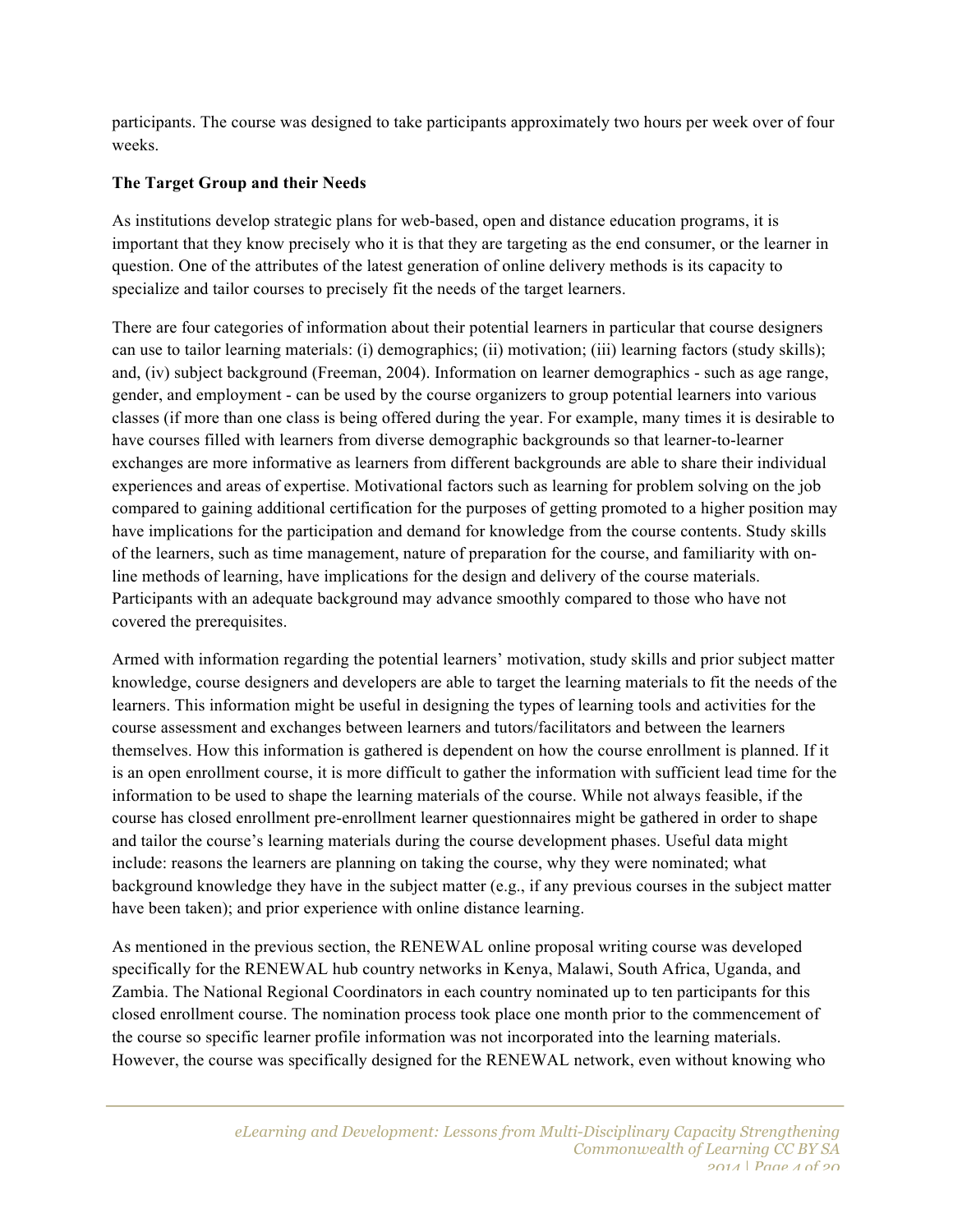the specific learners would be, and thus incorporated RENEWAL documents and background resource materials into the learning materials as will be discussed in the following section.

## **Developing Learning Materials**

As indicated above, online learning provides a high level of flexibility that enables institutions to surpass geographical boundaries and the boundaries of time zones. However, along with this level of flexibility comes a heightened importance that the learning materials be designed to engage learners and promote learning based on a sound pedagogy (Ally, 2004). There are four key factors that determine a good learning experience – be it formal or informal, traditional or distance learning: (i) how the course is organized; (ii) how the learning information is presented; (iii) the quality of resources; and (iv) how the tutor-facilitator responds to learners (O'Rourke, 2003). This section will look at how the first three areas were addressed in developing the learning materials for the RENEWAL proposal writing course. A later section on facilitating group learning and learner support will address the role of the tutor-facilitator's responsiveness to learners.

Developing online courses from traditional face-to-face capacity strengthening courses requires more than simply posting the face-to-face printed materials online. The learning experience cannot be directly translated from one format to the other so the learning resources and materials from the face-to-face course need be redesigned in order to create a more effective learning experience in an online environment (Abel, 2005). However, there are important aspects of many face-to-face courses that need to be converted in as close to its original form as possible in order to maintain the benefits for the learners. Active learning is an important aspect of on-line courses, as it engages the learner beyond the reading course materials, particularly when there are no face-to-face sessions. It helps to make learning practical and interactive with peer learners and helps to increase the analytical and evaluative nature of learning processes. For example, course projects are an important practice that should not be left in the traditional classroom but also incorporated into online learning (Tobin, 2004). Many activities and exercises that are typically offered in a group setting during a traditional face-to-face course can be redesigned as a group online activity using course management system applications such as discussion forums.

During the four-week course, course modules were designed to cover all aspects involved in writing a proposal from start to finish. The course was organized with lesson materials broken down into four to five brief lesson modules covered on a weekly basis and designed to take approximately half an hour per module. The learning materials began with an introduction to the purpose of proposals and a discussion of when writing a full proposal is required. Topics over the following weeks addressed the specific components of a proposal and the suggested order in which proposals should be developed. During the latter half of the course, modules addressed topics such as the proposal's logical framework, budgets and the proposal components that are prepared at the end of the development process, such as the background section, summary and proposal cover letters.

Generally speaking, the skills necessary in writing proposals are universal and not a subject matter that can be tailored; however, throughout the course, material examples were used to illustrate the point of the lessons. These examples and illustrations were drawn from RENEWAL specific subject matter, published RENEWAL documents and RENEWAL proposals. Additionally, learners were encouraged to use any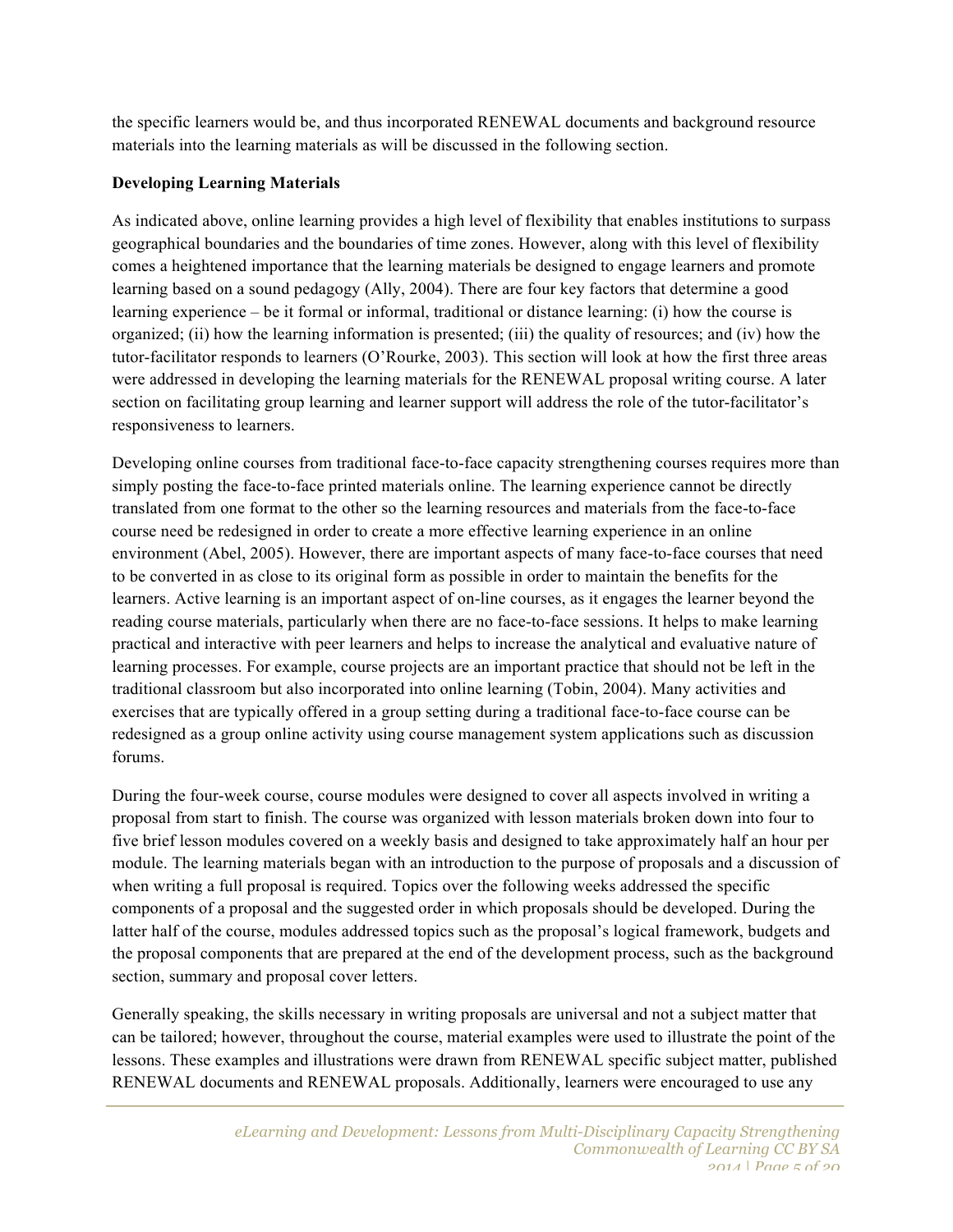proposals that they might be working on in the completion of lesson exercises and/or discussions in the forums. Such an output oriented approach to learning helps the participants to relate the learning to their own on-going projects and make learning meaningful. This would enable the participants to seek advice and suggestions for improvement by the course tutor-facilitator and other participants. Some sample proposals were also included in the additional resources section of the course. These proposals were actual proposals that were submitted by various divisions of the International Food Policy Research Institute (IFPRI) to donors for funding. All of the sample proposals used in this course were successfully granted funding and, as such, served as good examples of what comprises a convincing proposal.

The proposal writing course resources were presented using, primarily, brief text webpages with the lesson material. This was done in order to circumvent any problems learners might have with connectivity issues. With this format the materials could readily be printed and worked on physically until their internet connection was restored. Following the first RENEWAL online course, a second course on the writing and presentation of scientific research was also developed for the RENEWAL network. With this second course, in order to adjust the lesson materials to different types of learners with different study skills, the lesson materials were presented in two formats – both as text webpages, as with the first course, and in a PowerPoint presentation slide format. Learners were able to choose their preferred method of viewing the materials.

In developing the RENEWAL online courses, no formal review process took place in order to assure the quality of resources; however, the learning materials were drawn from courses conducted in both traditional and distance learning formats. While preparing the materials for this specific course, the evaluation reports and feedback from the previous courses was consulted in order to address any issues and serve as a quality control check.

## **Application of E-Learning Best Practices**

Tobin (2004) highlights a set of best practices for the development and implementation of e-learning programs. Table 1 summarizes how these best practices were observed during the development of the case study course and the related challenges. They are further elaborated on below.

## *Table 1. Application of the E-learning Best Practices*

| <b>Best Practice Principles of a</b><br><b>E-Learning Design (Tobin,</b><br>2004) | <b>How Applied to the Case Study</b>                                                                                                                                                                                                                                |
|-----------------------------------------------------------------------------------|---------------------------------------------------------------------------------------------------------------------------------------------------------------------------------------------------------------------------------------------------------------------|
| <b>Student-Faculty Contact</b>                                                    | The course offered no face to face opportunity for the students and<br>the faculty to interact. However, there were several discussion<br>sessions on-line in which the interactions with students helped to<br>further guide the students in the learning process. |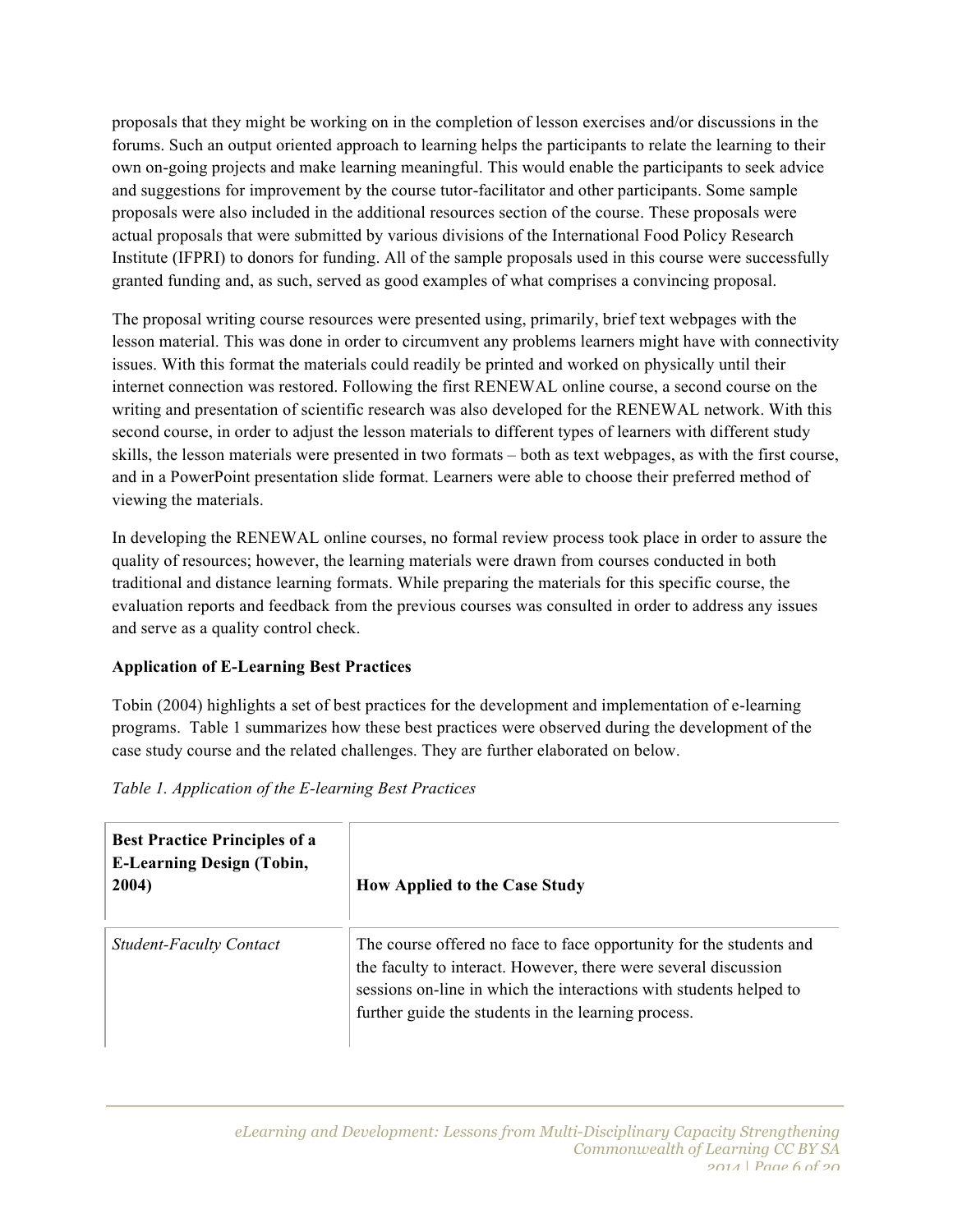| <b>Cooperation Among Students</b>  | The course was designed for the adult learners who are in their<br>beginning to mid-career levels. As most of the participants were<br>from similar thematic backgrounds there was natural cooperation<br>among the participants. However, due to varying levels of research<br>involvement and experience as researchers, participants differed in<br>their learning speed.                                                                                                                                                                                                           |
|------------------------------------|----------------------------------------------------------------------------------------------------------------------------------------------------------------------------------------------------------------------------------------------------------------------------------------------------------------------------------------------------------------------------------------------------------------------------------------------------------------------------------------------------------------------------------------------------------------------------------------|
| <b>Active Learning</b>             | The main learning objective was to develop the ability of the<br>participants to develop their own winning proposal. This made it<br>possible to incorporate the active learning aspect of the e-learning.<br>Since participants had their own assignment of developing a<br>proposal for funding their research, the learning process involved<br>analyses and evaluation of their practical outputs and higher level of<br>participation in the discussions. The active learning also helped to<br>improve the knowledge, attitude and practice of developing a<br>winning proposal. |
| Prompt Feedback                    | E-learning programs can be effective only when the feedback on the<br>assignments and the regular enquiries are addressed on a regular and<br>prompt basis. This is essential to keep the interest of the participants<br>and help them learn on the routine basis. Moderator for the course<br>was available for the duration of the course on a regular basis and<br>this met the expectation of the participants.                                                                                                                                                                   |
| Time on Task                       | Timing of the tasks assigned to the participants and regular followup<br>helps to increase the retention and the completion rate of the<br>participants. However, the availability of computers and access to<br>internet connections could be challenging in the context of the<br>developing country's participants. Yet, frequent reminders and<br>holding the participants accountable for their contributions and<br>assignments help in reducing delinquency.                                                                                                                    |
| Communicating High<br>Expectations | Courses that expect high levels of participation and involvement of<br>the students in the course activities and that expect high quality of<br>work during assignments and reporting could be a way of increasing<br>the status of on-line learning. When the course contents were<br>connected to an outcome that could result in further rewards such as<br>career development opportunities and further funding for research<br>through high quality outputs, learning could be taken seriously.<br>However, such expectation from the participants should be                      |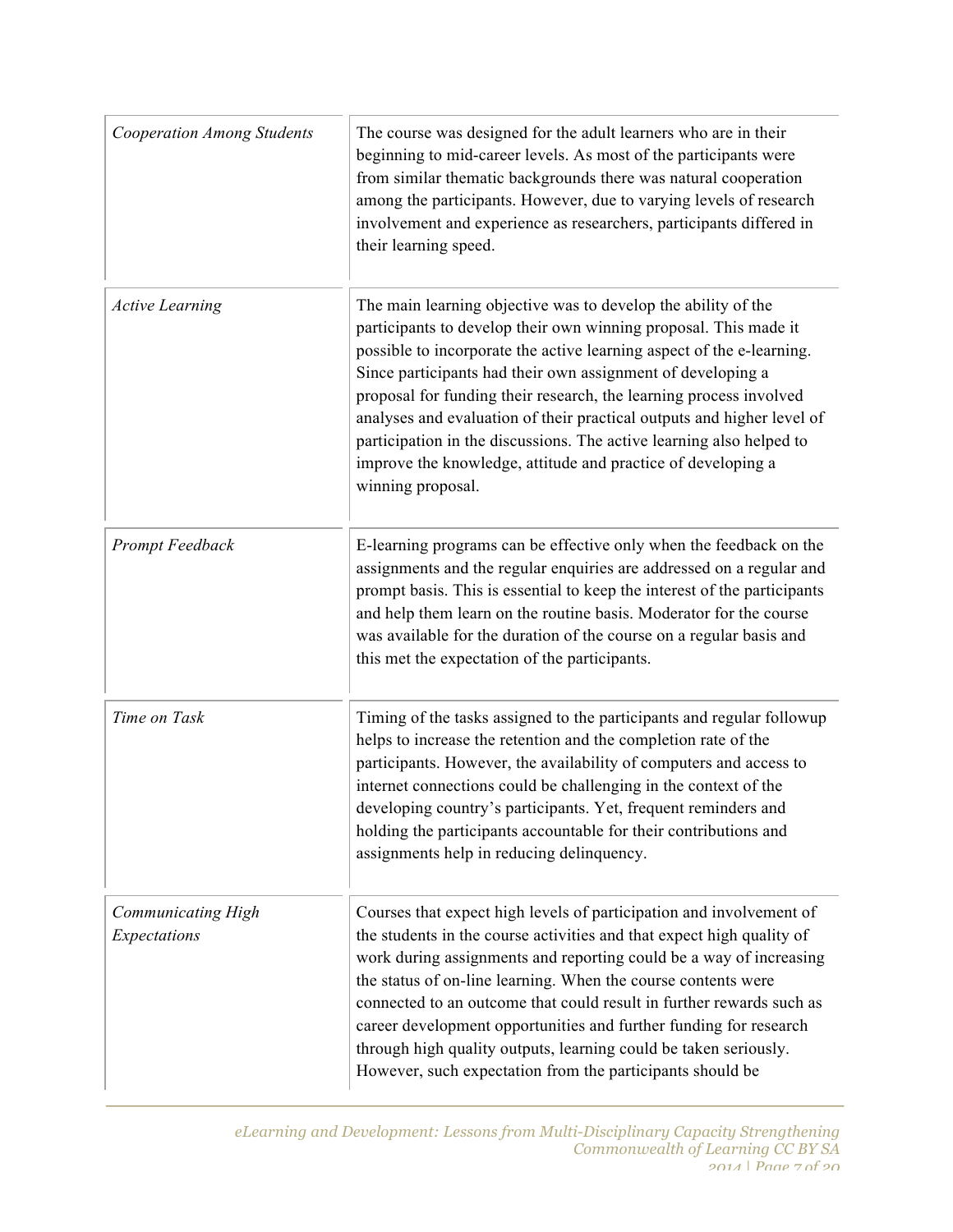|                                                    | communicated clearly at the beginning of on-line programs.                                                                                                                                                                                                                                                                                                                                                                                                                    |
|----------------------------------------------------|-------------------------------------------------------------------------------------------------------------------------------------------------------------------------------------------------------------------------------------------------------------------------------------------------------------------------------------------------------------------------------------------------------------------------------------------------------------------------------|
| Respecting Diverse Talents and<br>Ways of Learning | On-line courses, particularly adult-learning programs, attract<br>participants who may come from diverse backgrounds and who are<br>used to different approaches to learning. Yet, bringing them all<br>together in virtual mode requires respect and appreciation for this<br>diversity by the course managers. Aligning the contexts and delivery<br>of the course to meet this diversity could help in increasing the<br>retention and completion rates of on-line courses |

*Source:* Authors' compilation.

#### **The Student-Faculty Contact**

Much of the student-faculty contact was developed through the tutoring sessions. The role of the tutorfaculty is much more than either an uninvolved administrator of the course or just that of a professor imparting knowledge to a group of students; rather, in web-based, open and distance learning, tutors are "facilitators of learning" (Denis et al., 2004). This is further emphasized by Howell et al.'s (2003) description of tutors as serving the roles of: facilitator, teacher, organizer, assessor, mentor, role model, counselor, coach, supervisor, problem solver and liaison. O'Rourke (2003) suggests that there are four main categories of tutoring skills: (i) guiding the learning process; (ii) enabling the learning; (iii) supportive; and, (iv) administrative. With the RENEWAL proposal writing course, one tutor-facilitator performed all four of the tasks outlined above in order to fully support the learners. These tasks took a greater amount of time when corresponding on a regular basis than had been budgeted or foreseen by the course developers, particularly with regards to the supportive tasks, since few of the learners had previous experience with online courses. The most challenging role was that of facilitating and encouraging learner-to-learner exchanges as will be seen in the following section.

#### **Cooperation among the Students**

As in traditional courses, the value of learner-to-learner exchanges and class dialogues cannot be underestimated. Spontaneous and cultivated discussions among students and collaborative activities often aid in the translation of theoretical lessons into concrete concepts that learners can apply in practice. The benefits of these interactions are necessary regardless of whether the classroom is a physical or virtual one; however, in an online learning environment, strategies need to be developed during the planning stages and learner-to-learner exchanges need to be carefully cultivated in order to bear fruit. O'Rourke (2003) suggests three possible strategies in designing a collaborative group learning situation: plan a complete program of group activities for the entire course duration; prepare a few activities at first and then enable learners to direct their own group work; or provide learners with guidelines for planning their own group activities and let them carry out their own plans.

In two of the three strategies, the tutor-facilitator plays a direct role in shaping the interactions between learners; however, even then, it is the learners themselves, Thorpe (2002) suggests, that ultimately shape the substance and meaning of the collaborations. This would indicate that the most supportive role that a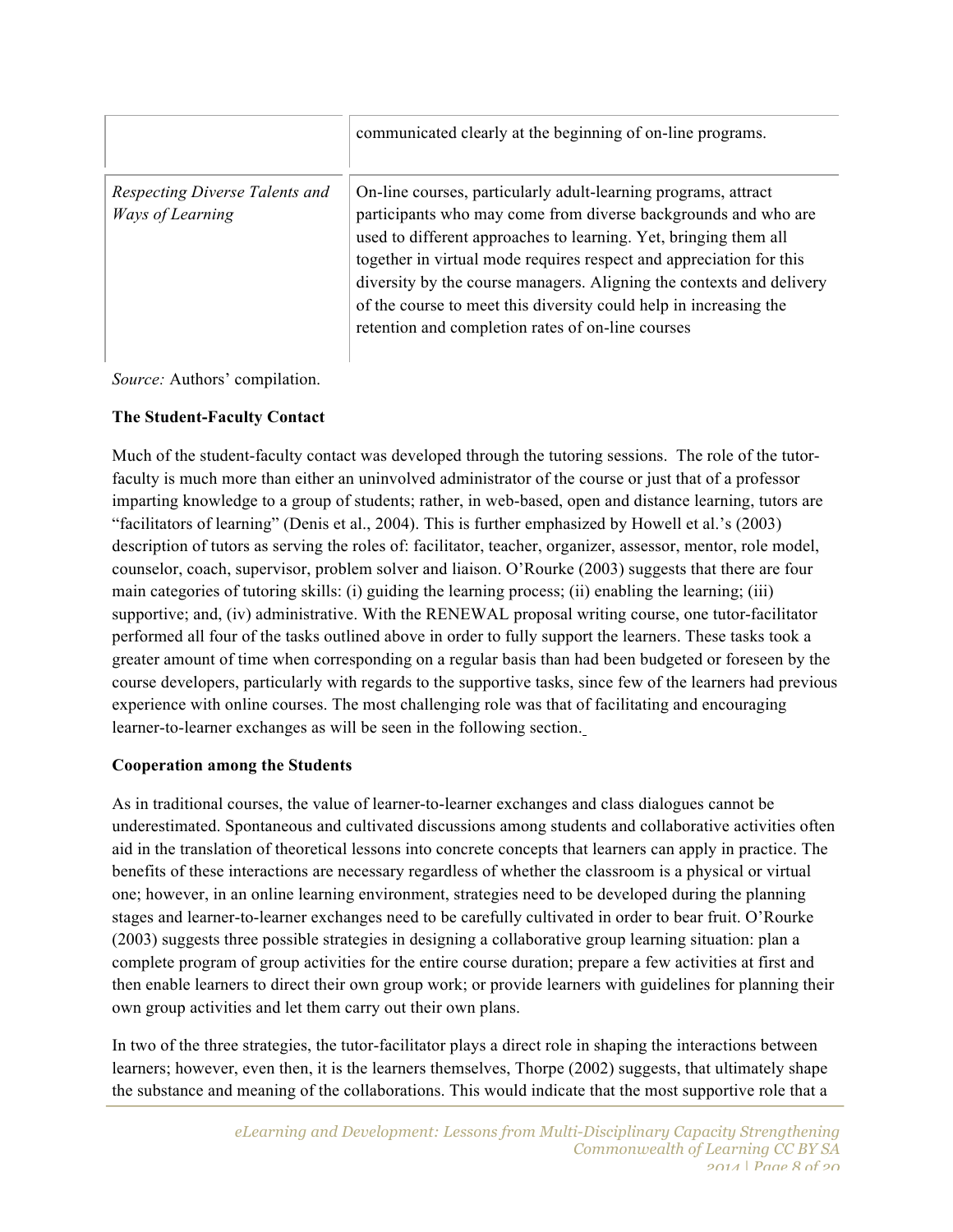tutor-facilitator might play is that of a motivator. Understanding the motivation of the participants in taking the course was helpful in guiding them on how the course contents might help in achieving their career goals. If the appropriate triggers are found to motivate learners to participate in group activities, it would follow that meaningful exchanges between learners would ensue. Just as in traditional face-to-face classroom settings, the various types of group learning activities include: small-group discussions, debates, demonstration and practice, situational analysis, case studies, learner presentations, and roleplays.

During the first course on proposal writing, the second strategy listed above was applied to the course. The tutor-facilitator encouraged participants to initiate group interactions via the discussion forum online learning tool, beginning with introductions and providing the learners with information regarding what types of proposals they were working on within the particular RENEWAL subject area. The group discussions were not required as part of the assessment of the course participation and while, it was encouraged, the tutor-facilitator did not play an ongoing active role to stimulate dialogue; rather, it was hoped that the dialogue would be spontaneous following the first few planned activities. It was found, however, that this did not provide sufficient motivation. Just over a third of the learners participated in the initial discussion forums with the very few of the discussions resulting in any interchange of ideas; rather, the discussion forum became static with individual postings that were not connected and learners did not tend to respond to each other's entries.

The second online course on writing and presenting scientific research adopted a different approach and made participating in discussion forums a mandatory component of the course as suggested by Tobin (2004). Additionally, the first of O'Rourke's (2003) strategies was applied with discussion forums being planned for each week's set of lessons. The discussion forums had specific topics and specific questions were asked of the learners. This approach had dramatically different results with over three-fourths of the learners participating in the discussion forums. However, it should be noted that while participation in the forums did take place with this first strategy there were no spontaneous discussions; exchanges between learners took place as required and on the subject matter specifically suggested by the tutor-facilitator. One of the similarities between the learner-to-learner exchange strategies between the two courses was that in both the tutor-facilitator did not take an active and ongoing role. Several of the studies examined during the literature review for this paper (Tobin, 2004, O'Rourke, 2003, and Thorpe, 2002) suggested that consistent active correspondence and encouragement on the part of the tutor might be a key to motivating learners to participate.

#### **Prompt Feedback through Assessments**

One of the ways to provide feedback on the progress made by the participants is through the assessment of their assignments and discussion points. There are two primary considerations when planning the various course elements with the aim of assessing learners: (i) how assignments, exercises, tests, etc. are designed to evaluate learner knowledge; and (ii) what role assessment and feedback serve for the course and the institution's online, distance learning program. Assessing learners presents a difficult challenge for institutions such as IFPRI in which learners participating in capacity strengthening workshops and short courses do not receive any credit for the course per se. Also, in the traditional face-to-face workshop counterpart to the online courses there are no assignments or quizzes, rather, participation is typically voluntary and consists of only group discussions or group exercises followed by plenary sessions.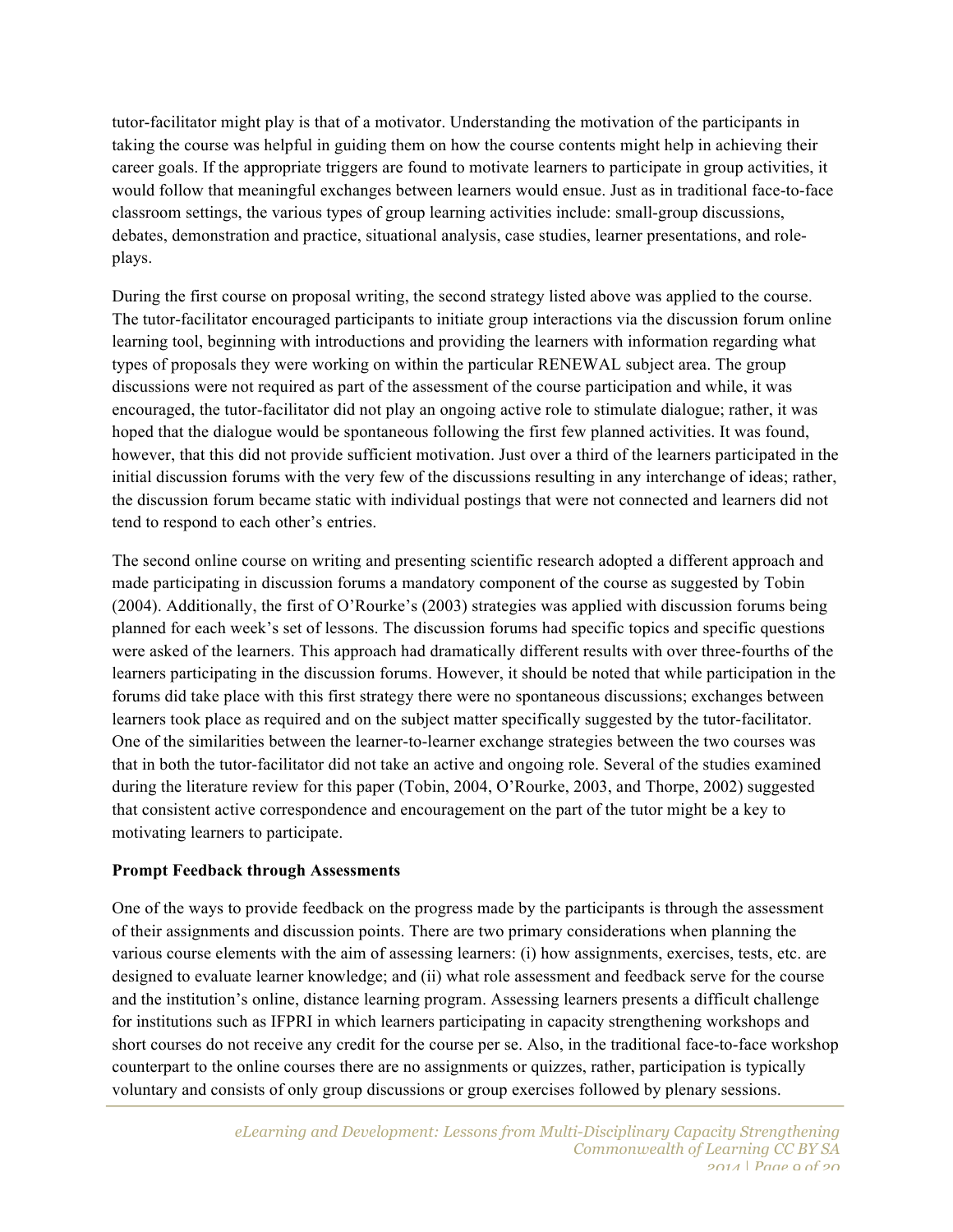Prompt feedback to the participants is effective regardless of the type of online course being offered (e.g., credited course from an institution of higher education or a non-credited capacity strengthening short course from a development institution) as long as there are some assessment tools applied during the course (O'Rourke, 2003). During the RENEWAL proposal writing course two primary assessment methods were used to monitor learner progress: quizzes and brief writing assignments. During the scientific writing course an additional assessment method was used as already mentioned in the form of participation in discussion forums. Additional indicators were gathered on an informal basis to monitor learner progress and participation. These indicators included: the number of course modules attended, level of participation in online discussions, frequency of visitation to the online course website, the number of assignments completed, and finally, the average score on each assignment.

#### **Time on Tasks**

Timing various tasks during the course is essential for the successful completion of the learning objectives. Course assignments were a key part of the RENEWAL course. The course assignments need to be carefully developed, keeping in mind the various elements of the online learning environment and full range of possibilities offered by the course management software program being applied. While the list of elements below that lead to a good assignment is not exclusive to online and open distance learning programs, they warrant inclusion here partly because there is less room for error in an online setting where there is not frequent physical contact between learners and tutor-facilitators. Through ensuring that these elements are included in the course assignments, the course tutor-facilitator will more readily be able to accurately assess the learner's progress and ensure that the assignments are of high quality.

#### **Communicating High Expectations**

Communicating a high level of expectation and holding the staff offering the course to that high expectation requires increasing the intensity of activities on several fronts. It could be equally rewarding in terms of better participation and successful completion of the courses. Typical activities in the management and administration of an online learning course include: financial aspects (developing and monitoring course budgets), student recruitment, processing inquiries, learner enrollment and registration, material development, assessment, and technological considerations (Freeman, 2004). With an online learning program there is a blurring of the lines between administrative tasks, course development and learner support tasks. With small online learning programs, individuals, often the course facilitator or tutor may need to play several of these roles at once. In planning the management and administration aspects of an online learning program, Freeman (2004) suggests that there are three areas in particular to consider: staff development, quality assurance and support staff.

Staff development is an important consideration for management when planning to incorporate an online distance learning program due to some of the unique characteristics and skill sets needed for designing and conducting a high quality, online learning programs. Staff labor time and financial resources are needed in order to ensure that staff development incorporates the necessary skill set in order to perform tutoring, course development, and technology related tasks (Freeman, 2004). As in this case study with the online proposal writing course, quite often staff need to work from the ground up to develop online courses, beginning with learning how to use the course management software package, in this case the Moodle program. Once staff are familiar and comfortable with the software package they can design and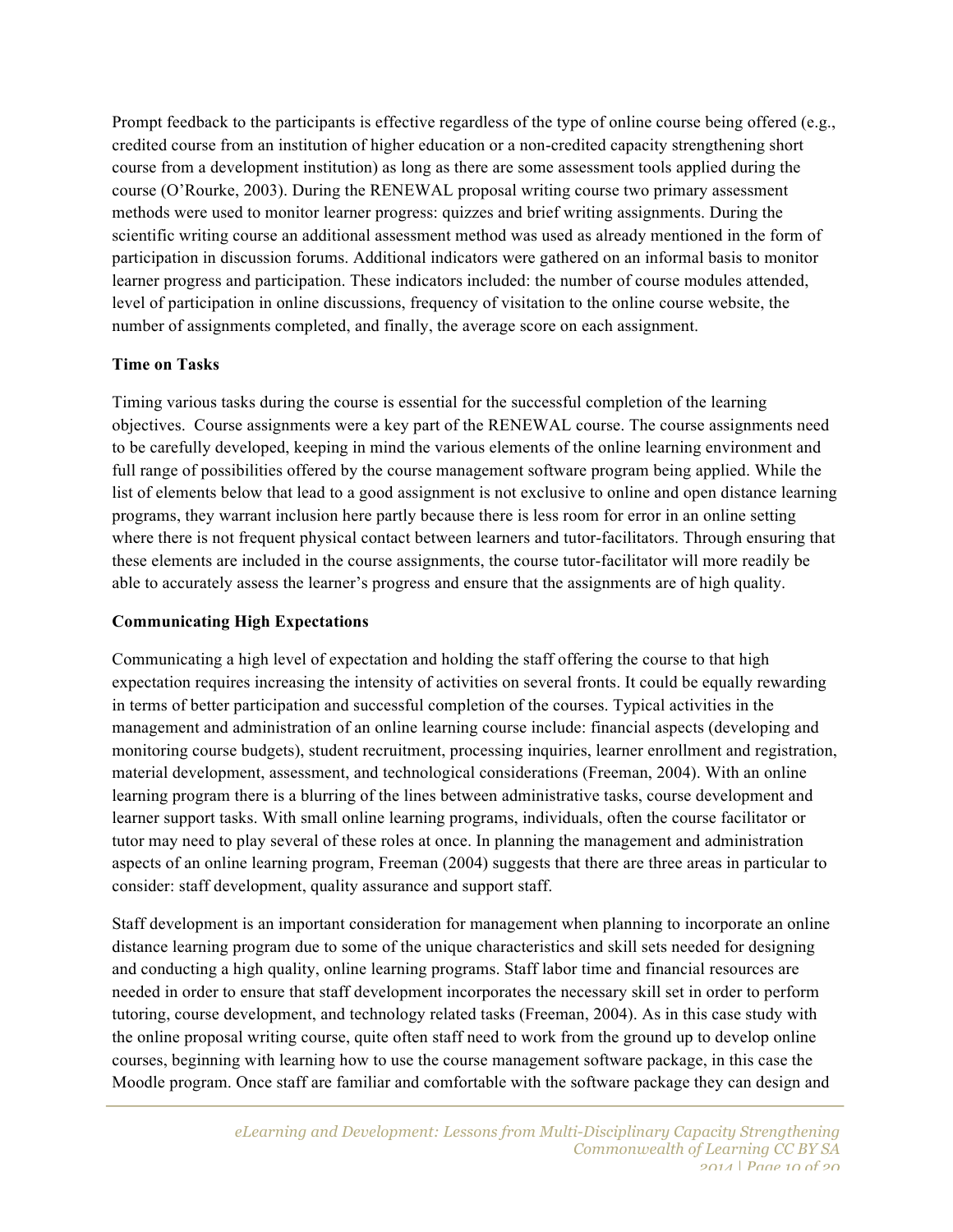develop the course using the full range of learning tools provided by this package. Finally, staff need to allocate sufficient labor resources to conduct the course and perform the various tutor functions. The case study course discussed here was run with minimal support staff. It did involve high intensity involvement of the staff involved, which may not always possible unless the course generates adequate resources to hire more human resources.

Having high expectations for the participants is directly related to offering high quality content. As previously mentioned in earlier sections of this paper, there is great variance in the quality of online courses available to learners. Freeman (2004) suggests two areas in particular in which quality standards might best be addressed: (i) products - learning materials, courses, assessment, standard of learning achieved; and (ii) services - advice and counseling, registration, tutoring, and technology. Quality assurance is a delicate balance of course design, pedagogy, technology, and fulfilling the learners' needs (Rovai & Barnum, 2003). Quality assurance techniques for online distance learning that might be considered most appropriate for development and research institutes include: using expert groups to develop curricula, conducting a peer review of learning materials, piloting materials, and collecting feedback from learners (Freeman, 2004). The contents of the case study course was developed using several rounds of group presentations and discussion during the development of its face-to-face version.

As one increases the expectations for participants, the intensity of involvement increases for the staff designing and conducting the courses. One of the significant differences between traditional face-to-face learning and online, open and distance learning is that there is a far greater need for support staff assistance in running an online course. Some of the tasks the support staff perform include: dealing with inquiries from prospective learners, giving information and advice to prospective learners, enrolling and registering learners, maintaining learner records, producing learning materials and uploading and programming learning materials to the learning management system platform (Freeman, 2004). It is important to not underestimate the support staff time and necessary skill set for administering to these tasks. Quite often, these tasks may also be combined with the facilitator-tutor functions, such as in the case of the RENEWAL courses discussed in this paper, however, this further increases the time commitment needs of the tutor.

#### **Respecting Diverse Talents and Ways of Learning**

Given the diverse nature of the participants, there is a need to appreciate the challenge some students face with a new way of learning through on-line courses. Studies seem to suggest that online, open distance courses have a considerably higher propensity for learners to withdraw or dropout. Studies suggest that 40-50% dropout rates are common in distance learning courses in general (Potashnik & Capper, 1998). Some of the reasons behind this seemingly high dropout rate include (Chyung, 2001) unattractive course layout, low relevancy of course objectives, lack of self-motivation on the part of the learners, and an unfamiliar on-line learning environment. While course designers could address some of these factors in advance, some of them, such as the lack of motivation on behalf of the learner cannot be foreseen without conducting fairly comprehensive learner profiles as previously discussed. In general, identifying the motivational factors that interests various groups and meeting them through appropriate incentives would help in increasing the retention and completion.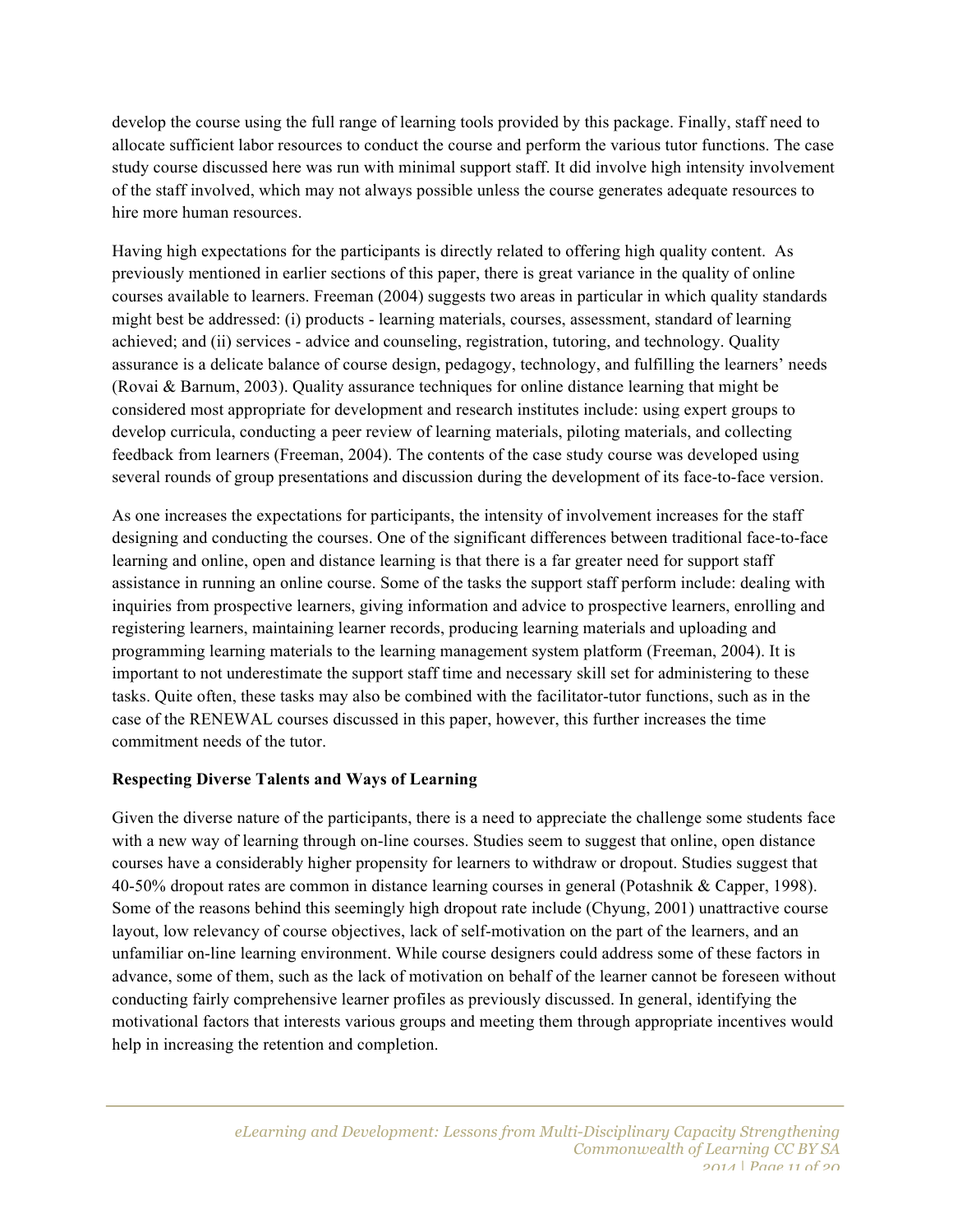Internet connectivity in terms of the band-width remains a challenge for effective participation in the courses. For the RENEWAL proposal-writing course, forty-four participants registered from the five RENEWAL network hub countries. These registered learners came from an assorted background and included researchers, practitioners, policy makers and graduate students. Of these initial participants approximately 50% completed the course and participated on a weekly basis. Four participants needed to withdraw from the course almost immediately upon registering due to business travel conflicts. Of the other registered participants we do not know the reasons for their departure from the course but we know that learners from one of the countries, Malawi, with severe internet connectivity challenges had the lowest completion rate and thus it is suspected that technological issues were to blame for the high dropout rates amongst registered learners that country.

#### **Course Assessments and Evaluations**

In addition to analysis of the best practices presented above, the on-line course studied here revealed further insights. Mandinach (2005) suggests three general goals for the evaluation of online learning courses: (i) measuring the impact learning has on the individual learner in order to measure the institution's capacity for fulfilling the learning objectives of the course; (ii) measure the impact of online learning as a relatively new learning process; and, (iii) gather information at the organizational level about the impact of the institution's online learning program. Additional reasons for conducting post-course learner surveys (and/or mid-course surveys) include evaluating (Freeman, 2004) the effectiveness of the course in terms of learner participation, quality of course materials, on-line support and assessment systems, and the accuracy and the current nature of the contents.

Course evaluations are essential in order to ensure the quality of the course and the institution's overall online distance learning program. It is essential that the evaluations be analyzed and the information within applied to subsequent courses. In the case of the proposal-writing course, summative evaluation methods were applied with a participant evaluation questionnaire distributed to learners following the course's completion at the end of October, 2009. With the scientific writing course, both formative and summative learner evaluations were administered, with formative evaluations gathered from learners every two weeks in order to ensure that the course was on the right track and fulfilling the needs of the learners.

From the submitted learner evaluations of the proposal writing course (50% of registered learners completed the post-course evaluation and sent in their feedback), overall satisfaction with the course was good,—83% of respondents ranked the course as good or excellent and the remaining respondents ranked the course as average (17%). Furthermore, the vast majority of respondents (94%) further indicated that the course was relevant and of use to them.

Most participants (60%) indicated that they did participate actively in the course though challenges with workloads, travel and internet connectivity issues were felt to interfere with course participation. Furthermore, suggestions for methods to improve group discussions included recommendations already reviewed in the previous section; specifically, increased participation on behalf of the tutor-facilitator to stimulate interesting discussions and making participation in discussion forums mandatory.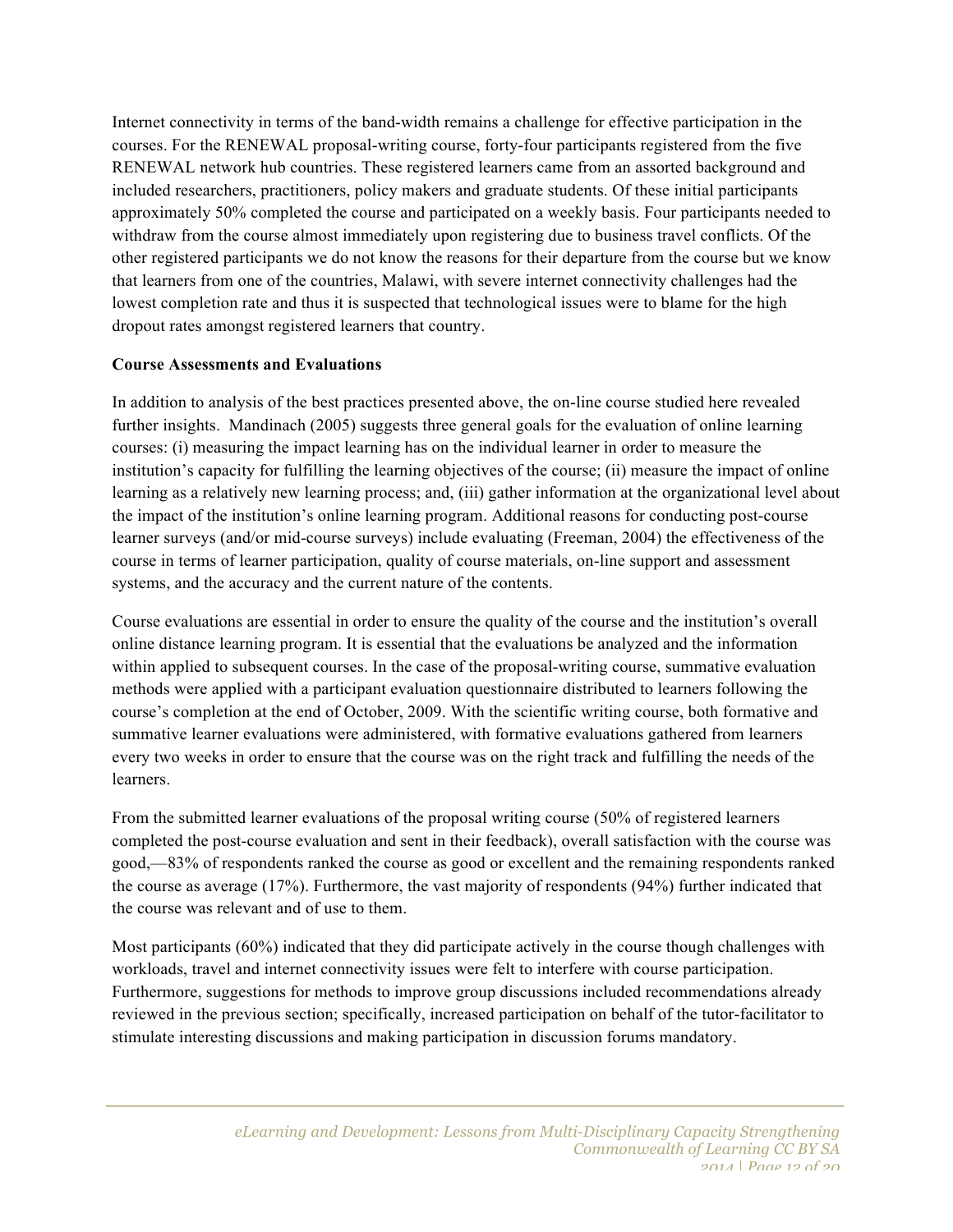In reviewing the objectives of the course and the materials addressed, participant evaluations suggest that subsequent courses give fuller attention to reviewing existing resources for the preparation of proposals. Time management seemed to be an important consideration both for the individuals involved (e.g., juggling their work loads and travel schedules) and for the overall course (e.g., many felt that the course should have covered a longer period of time).

Finally, learners were asked what they considered to be particular strengths and weaknesses of the course. Some of the suggested strengths included: (i) concise and practical course materials; (ii) well organized with a logical and comprehensive succession of lesson modules; (iii) current course materials which were relevant to the learner's professions and needs. Perceived weaknesses included: (i) course duration was too short; (ii) some learning materials were too basic and/or vague; and, (iii) insufficient contact and/or the tutor-facilitator was not sufficiently active. These comments as well as other suggestions from the course evaluation are addressed in the following section on lessons learned.

# III. Lessons Learned

The key lessons learned and recommendations for future web-based distance education courses are as follows.

# 1. *Profile Learners to Tailor Course Modules*

It is important to determine the learner profiles of prospective students (i.e., through a brief survey upon enrollment). This would serve several functions, including the assurance that the course is designed for the targeted population so that the lesson modules and materials are neither too technical nor too general. For example the learning approaches and methods will differ when courses are designed for adult learners as compared to one for young active learners (Arthur and Tait, 2004).

If possible a survey of potential learners should be conducted in advance of course development in order to tailor the course design to match the needs of the prospective learners. Courses need to be designed to ensure that they will trigger learners' motivations. As mentioned in the opening sections of this paper, learner profiles are changing as are their driving motivations. In the case study analyzed in this paper the feedback from the participants indicated that adult learners could be motivated by a strong connection between the learning outcomes and their careers and potential for professional advancement. External expectations and social relationships are also motivational forces for older learners (Howell et al., 2003). Furthermore, if a pool of students was obtained well in advance during, for example, the strategic planning of the year's courses, administrators would be able to group learners according to their existing and desired skill sets, moving towards an even more tailored and learner-oriented learning environment.

In lieu of profiling learners in advance of the course, formative evaluation methods might be applied at regular intervals throughout the course. This was the method applied to IFPRI's second online learning course for RENEWAL on writing and presentation of scientific research. With this method, the direction of the course and the presentation of learning materials could be altered mid-course in order to better fit the needs of the students.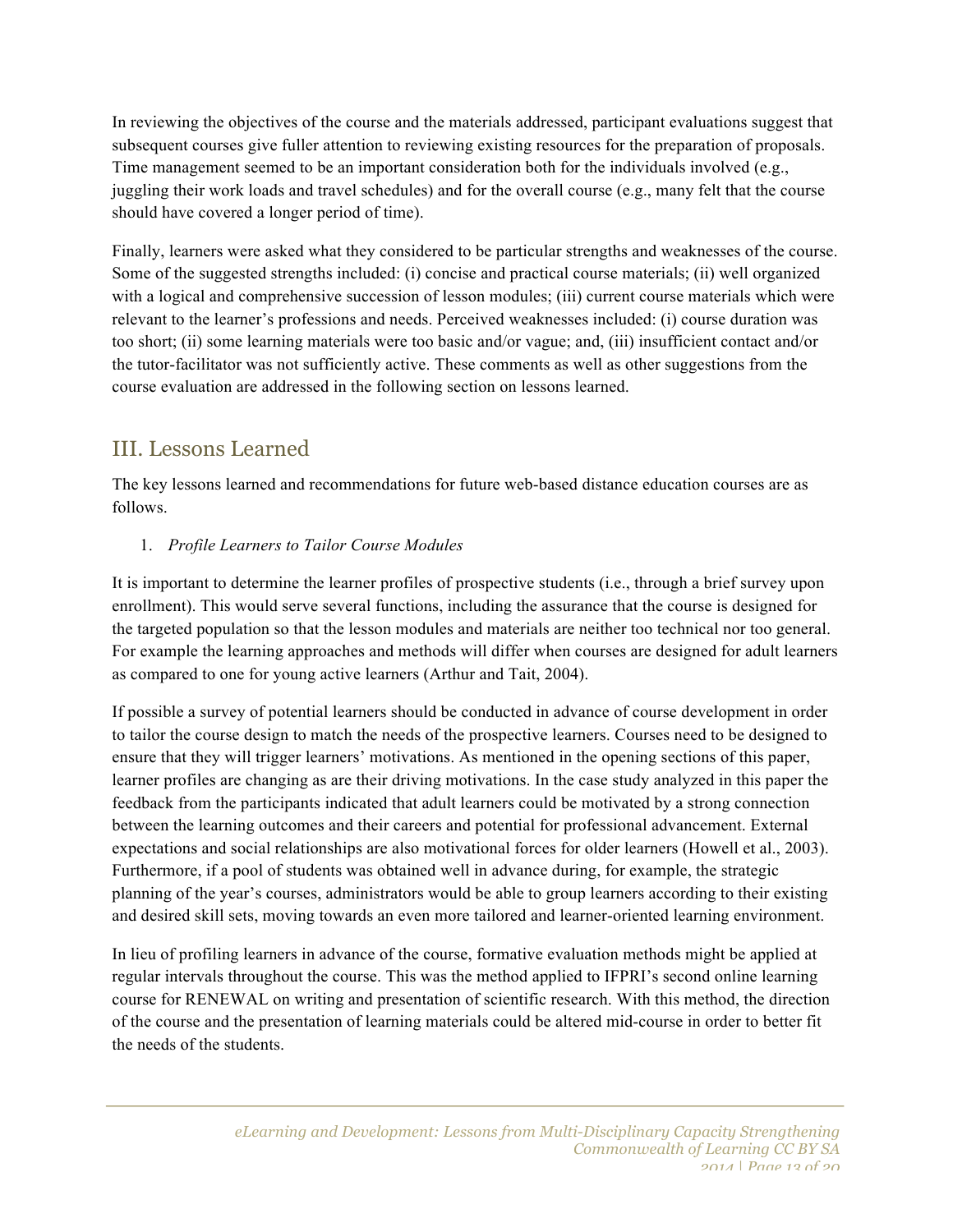This process of tailoring the course to fit the needs and expectations of the learners is important as the institution also looks for ways in which to build a reputation for offering high caliber online distance education programs. Tailoring courses also helps the institution find its niche in a competitive market for web-based distance education programs. Furthermore, providing courses that are too simplified or basic, present the risk of damaging the institution's reputation for providing high-quality resources.

## 2. *Foster a Sense of Security and Confidence in Learners*

Adult learners tend to feel somewhat insecure when embarking on an online distance learning challenge (Howell et al., 2003). It is understandably even more challenging for adult learners without prior experience with online learning and located in developing countries that frequently experience connectivity challenges. Studies indicate that it is particularly important in the first few weeks of an online course that technological and support services be firmly established and visible to online learners so that they are made to feel comfortable (Howell et al., 2003) (Menchaca & Bekele, 2008). Exerting this extra effort during the initial stages of the course registration, enrollment and opening weeks can help reduce the potential risk for these participants to drop out of the course due to frustrations trying to learn how to maneuver within the online learning environment.

In order to smooth the way for learners to access the course website, the course facilitator took extra steps to pre-register and enroll all of the participants. Learners received an email prior to the course's commencement with complete and comprehensive instructions on how to enter the course website and access the learning materials. However, even with these preventative measures, several participants still encountered difficulties that delayed their participation in the course by a week or two. In subsequent courses it is recommended to plan an extra week for course registration and enrollment during which time learners can familiarize themselves with the learning environment prior to the course's commencement.

It is important to also build some flexibility into the course schedule to address issues that might arise once the course has already begun. For example, during the proposal writing course, several connectivity issues surfaced mid-course that required a course extension; these included electricity rationing in Kenya, and a series of prolonged connectivity failures for the Malawian learners. The course dates were extended by a full month so that all participants would have the time and opportunity to complete the materials. In addition to extending the course dates, the facilitator also made additional efforts to correspond regularly with those learners being affected by the connection failures so that they did not feel left behind.

# 3. *Target All Types of Learners*

Just like in face-to-face, traditional classrooms, the design of online courses should acknowledge and attempt to target all different types of learners. There are three "types of learners": auditory learners (prefer to listen to information), visual learners (prefer to read information) and kinesthetic learners (prefer hands-on experience and/or demonstration) (Felder and Brent, 2005).

In distance education, it may be more difficult to determine what types of learners are participating in a course. Nevertheless, lessons, modules and exercises need to take different forms and methods by applying multiple tools (i.e., not exclusively PowerPoint presentations) in order to reach all three types of learners. Some learners, due to their learning style may find online learning to be more challenging, which may result in dropping out of the course. However, some studies suggest that this outcome might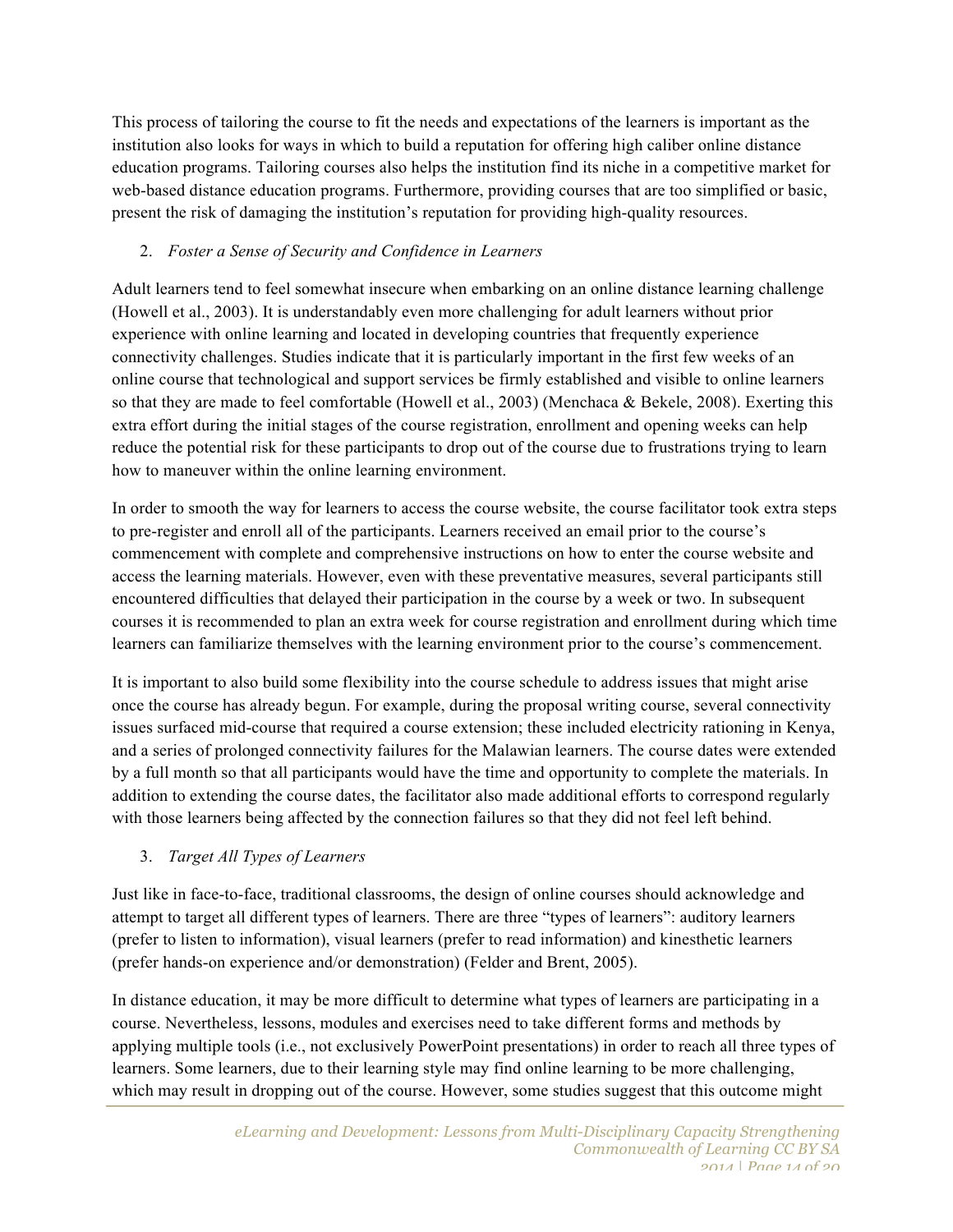be avoided through integrating a strong learner support system in the course and maintaining high levels of communication between the tutor-facilitator and challenged learners (Hubschman, 1999).

## 4. *Fostering Dialogue between Learners*

Encouraging dialogue and learner-to-learner exchanges in an online setting is a formidable challenge. This could be one way to provide the needed support to the students in e-learning programs (Tait, 2003; Mason, 2006)). Incorporating dialogue among the learners serves two overall functions, in particular: (i) it helps create a social learning environment and social network; and (ii) it utilizes an additional type of learning tool to target all three types of learners discussed above. Additionally, learner-to-learner exchanges offer learners an additional type of resource as they are able to learn from each other's experiences and professional areas of expertise. However beneficial it may be, online learners seem to be somewhat reluctant to initiate dialogues and participate actively in discussion forums. One of the challenges seems to be one of motivation: learners do not necessarily realize the potential benefits they would receive if they participated more actively in learner-to-learner dialogues. If it is not a requirement (like an assignment or quiz) it is difficult to instill motivation in the participants.. In the proposal writing course, participation in dialogues was voluntary and as a result, it was lackluster and not a dynamic component of the course. During the subsequent scientific writing online course, participation in at least a majority of the dialogue forums was made mandatory for course credit. The result of this was a dramatic increase in the interactivity of the learners.

Additionally, dialogue among learners is partly dependent on course momentum. During the first half of the proposal writing course there was more participation in the discussion forums, however, once the course dates were extended participation in the forums slowed considerably; the more drawn out the course the less intense the momentum and the less dynamic the interactions between learners.

The role of the tutor-facilitator is also vital to the process. When the tutor plays a less active role, the learners seem to take it as a cue. The tutor also has the unique ability to create direct links and identify similarities between learners. The role of the tutor as a rapporteur of the dialogues among the participants proved valuable in implementing the case study course discussed here.

## 5. *Course Schedules and Time Management*

The course's time management strategy needs to be carefully planned in advance. An important consideration when determining the course schedule is the characteristics of the registered learners, or the learner profiles. As indicated in the immediately preceding recommendations, online course designers need to foster a learning environment that provides flexibility in time, space, and pace and facilitates active and interesting dialogue amongst learners. However, there is almost an inherent conflict between these two objectives. For instance, as experienced in the proposal-writing course, a long duration (e.g., two or three months for a short course) slows the course momentum and subsequently dampens the learners' motivation to participate in forum dialogues, and vice versa. A related challenge is that in order to encourage learners with tight schedules and limited time available to commit to an online course (particularly one for which the learners have no tangible outcome other than personal/professional growth – e.g., a course that is not accredited nor attached to a degree program) a longer course duration is often necessary (Howell et al., 2003). Achieving the correct balance between the two objectives takes careful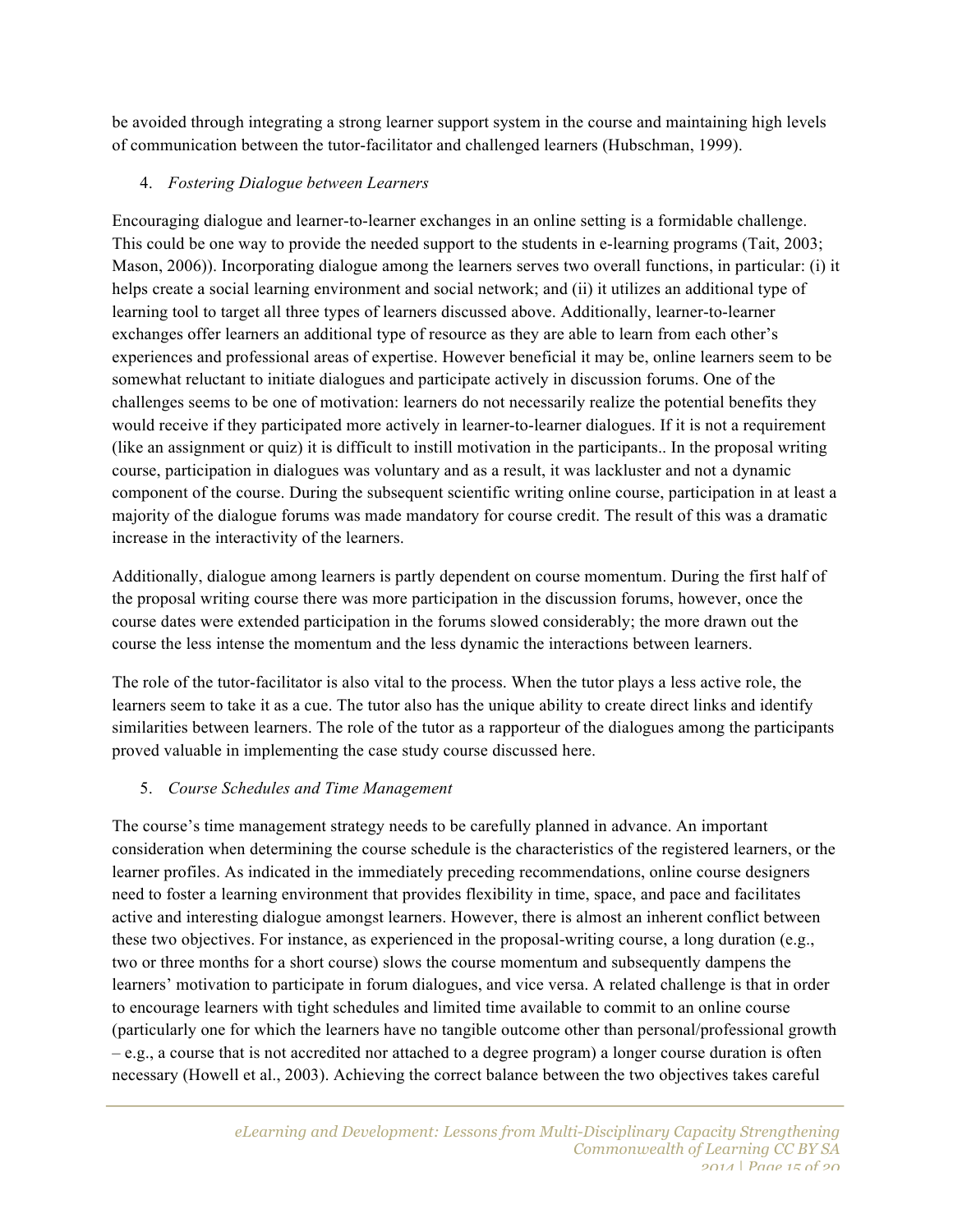planning and the dedication and active involvement of the course facilitator. Tobin (2004) suggests that one remedy to this challenge is to space deadlines intermittently throughout the course in order to provide a context for regular contact with the course tutor and between the learners while still structuring the course to take place over a longer duration.

## 6. *Importance of Tutor-facilitator Commitment*

It is important to accurately plan for the real time commitment involved in tutoring/facilitating online courses. Managers need to keep in mind the lengthy list of roles and responsibilities that tutor-facilitators must perform while conducting an online course, particularly if the tutor-facilitator roles are combined or intermingled with learner support roles and course development and design. In this context, courses that contain high doses of synchronous learning where all participants are expected to connect on-line at the same time and learn the same content could be much more involving than the asynchronous learning approaches which allows more flexibility to both facilitators and the students.

In addition to the sheer quantity of work and tasks involved in operating an online course on a day-to-day basis, it is important to recollect that modern, online learners tend to not be tolerant of delays by course organizers-facilitators, which can greatly affect the perceived quality of the online course (Howell et al., 2003). As evidenced by the evaluations of the proposal writing course, learners seemed appreciative of constant and immediate correspondence letting them know when their submissions would be evaluated and that their submissions had been received. When this correspondence faltered or was delayed, learner feedback was immediate. Thus, there is a need for effective managemen of learners' expectations relating to regular communications and the technical communication and feedback. Setting up clear rules of communication before beginning the course would be highly useful.

## 7. *Linking Online Distance Education Programs*

As mentioned in earlier sections of this paper, one of the motivations for incorporating online open and distance education programs for IFPRI is the potential for linking these learning resources to other existing and future programs. The strategic linking of tailored online courses to research projects within the institution, offers an opportunity to holistically package its research and capacity strengthening services in order to improve its competitive advantage in the pursuit of donor funding. Finally, this might promote the development of partnerships to offer additional courses or identify needs among the partner universities that do not currently have distance-learning programs.

#### 8. *Maintaining an Ongoing Awareness of Technological Trends in Distance Education*

It is important that online course designers and managers maintain an awareness of both the latest trends and advances in the available technology and online learning management platforms, as well as the current technological capacity of their targeted learners. Appropriates of this medium of learning should recognize the challenges faced by developing countries in having adequate ICT infrastructure. The ICT field is constantly and rapidly evolving, as are the capabilities of course management software programs. In order to maintain low capacity strengthening expenses while developing the RENEWAL online courses, course developers utilized an open source course management software program (Moodle). As was addressed in the opening paragraphs of this paper, continuing education and lifelong learning is not limited to those learners that we are targeting. It also applies to the course designers as well. It is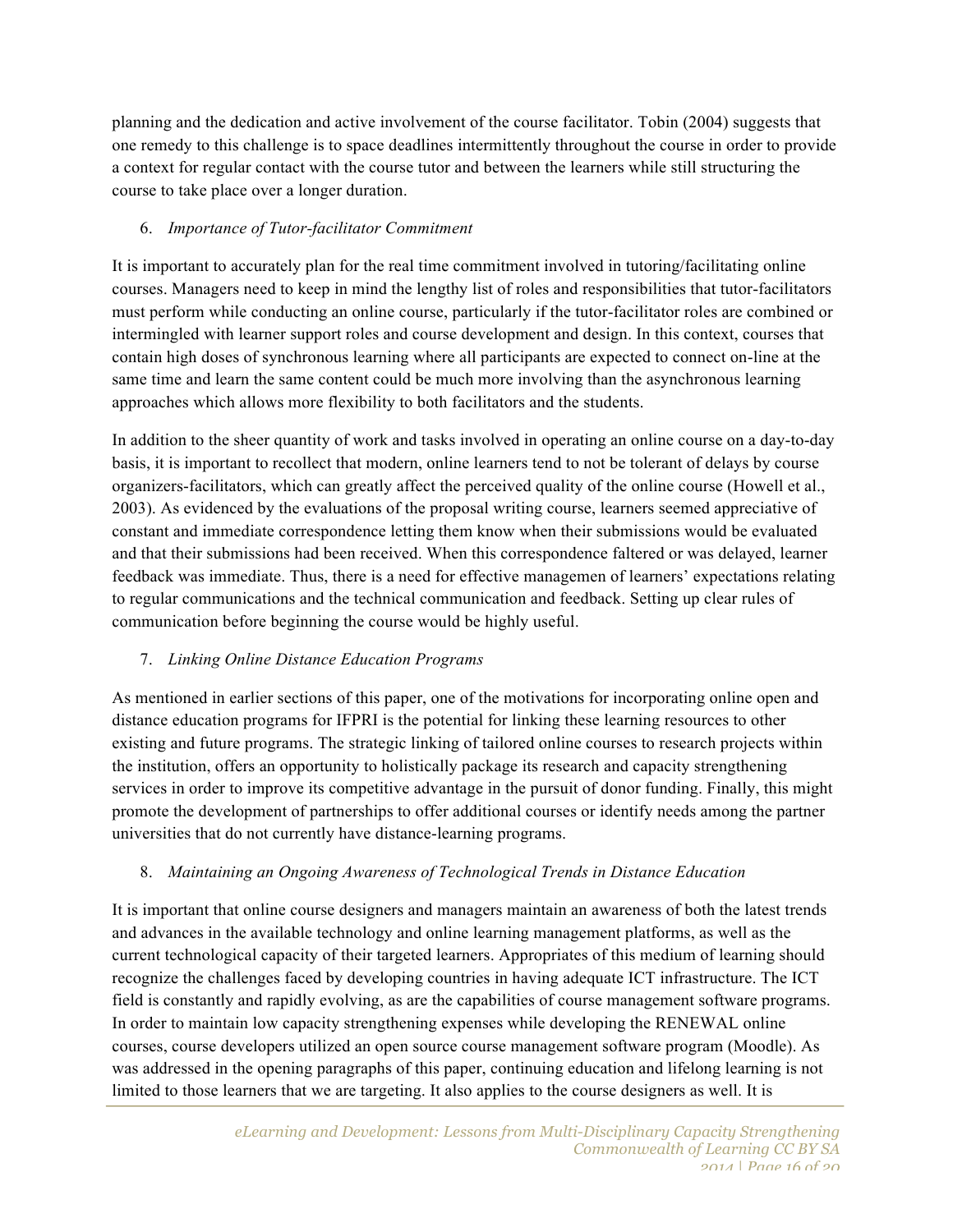important that they keep in touch with ongoing developments and the latest course development tools being offered by programs such as Moodle.

9. *Open source course management systems* present the appearance of a low-cost, flexible solution to online course delivery but that appearance is deceiving. The cost of the required programming and technical support must be added to the low cost of the source code. The inherent ability to customize an open source system for a particular use must be balanced with the need to provide students with an interface that does not detract from their learning. Finally, the ease of acquisition of open source systems by programs within institutions challenges the economies of scale that many institutions gain with centralized systems. Campus-level concerns can lead to distance educators being directed towards solutions that are less appropriate for their specific contexts.

# IV Concluding Remarks

Speeding up the development process will require increasing the productivity of various sectors such as agriculture, health and education in the developing world. However, knowledge and skills development are fundamental to increasing the productivity of human resources in these sectors. The development community has invested in various forms of capacity strengthening with limited success in the last fifty years. This is partly due to the lack of an adequate quantity of the human capital to address the emerging multidisciplinary development problems. The e-learning course described above is a result of the recognition of the extreme scarcity of interdisciplinary graduate training. A major benefit of developing such skills is to increase the ability of the local professionals to sustain their skills as well as to effectively use them in multidisciplinary problem solving. The case study described above brought out relevant lessons for the future implementation of the e-learning courses for development objectives. In summary, the case study demonstrates that an on-line course that increases faculty – student interaction, provides for adequate learner-learner interaction, gives adequate incentive to the participants, maintains high relevancy to real world problem solving, and respects the diversity of the participants' background and ways of learning is more likely to be successful. Finally, while there is a definitive role for e-learning programs in addressing the capacity constraints in developing countries the need for increasing their effectiveness and efficiency can hardly be overemphasized.

# Footnotes

1. Human capital as a factor explaining the growth of the countries has received increasing recognition since the publication of Barro (1996). Several empirical models have been attempted. Yet research on appropriate and cost effective methods for developing local capacity remains an under researched area.

2. See Fukuyama (2004) for an exposition of capacity development issues in the context of national building and the conflicting choices policy maker have to make in building local capacity for strengthening nations.

3. The University of South Africa and the Indira Gandhi National Open University are some good examples of distance education programs in developing countries. African Virtual University is another attempt to extend learning opportunities to learners in the distance and e-learning mode.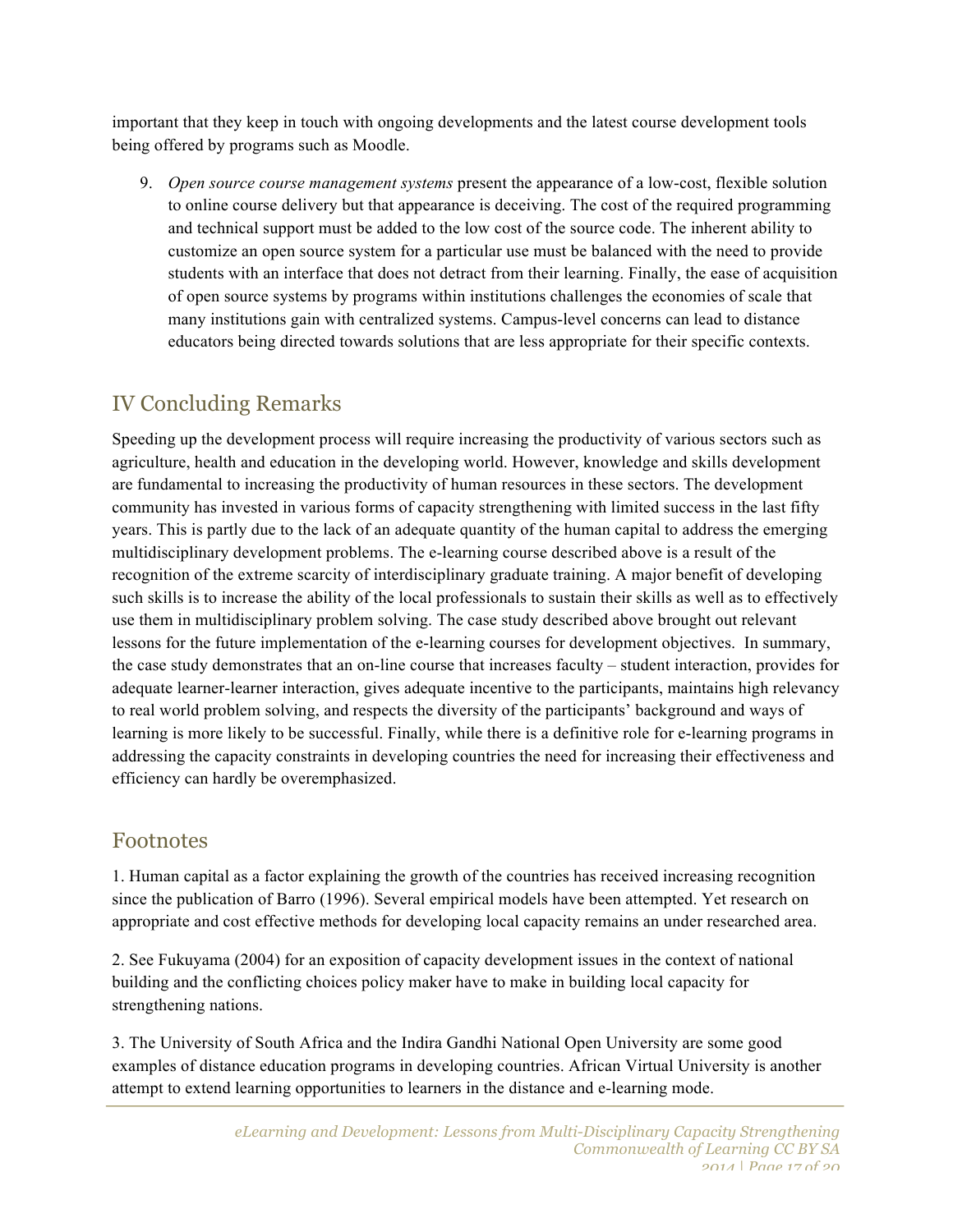# References

1. Abel, R. (2005). Implementing Best Practices in Online Learning. *Education Quarterly, 3.*

2. Arthur, L., & Tait, A. (2004). Too Little Time to Learn?: Issues and Challenges for those in Work. *Studies in the Education of Adults, 36*(2), pp. 222-234.

3. Ally, M. (2004). Foundations of Educational Theory for Online Learning. In T. Anderson (Ed.) *Theory and practice of online learning.* Athabasca, AB.: Athabasca University. Retrieved March 13, 2010 from: http://books.google.com/books?id=RifNwzU3HR4C&source=gbs\_navlinks\_s

4. Andrews, R., & Haythornthwaite, C. (2007). Introduction to e-learning Research. In R. Andrews & C. Haythornthwaite (Eds.),*The Sage handbook of e-learning research* (pp. 1-52). London: Sage.

5. Babu, S.C., Ferguson, J., Parsai, N., & Almoguera, R. ( 2013). Open Distance Learning for Development: Lessons from Strengthening Research Capacity on Gender, Crisis Prevention, and Recovery. *The International Review of Research in Open and Distance Learning, 14(*5), 1-24.

6. Barro, R. J. (1996). "Determinants of Economic Growth: A Cross-Country Empirical Study." *NBER Working Paper No. 5698.*

7. Chyung, S. Y. (2001). Conducting Learner Analysis to Adjust Online Instruction for your Faceless Learners. In *Proceedings of the 17th Annual Conference on Distance Teaching & Learning*(pp. 85-90). Madison, WI: University of Wisconsin-Madison.

8. Denis, B., Watland, P., Pirotte, S., & Verday, N. (2004). Roles and Competencies of the etutor. *Networked Learning Conference:* Lancaster University.http://www.shef.ac.uk/nlc2004/Proceedings/Contents.htm

9. dela Peña-Bandalaria, M. (2007). Impact of ICTs on Open and Distance Learning in a Developing Country Setting: The Philippine Experience. *International Review of Research in Open and Distance Learning*, *8*(1).

10. Freeman, R. (2004). *Planning and implementing open and distance learning systems: A Handbook for Decision Making.*Vancouver, Canada: Commonwealth of Learning.

11. Fukuyama, F. (2004). *Nation building.* Ithaca: Cornell University Press.

12. Garrison, D.R., & Anderson, T. (2003). *E-Learning in the 21st Century: A framework for research and practice.* London: Routledge.

13. Gulati, S. (2008). Technology-Enhanced Learning in Developing Nations: A review. *International Review of Research in Open and Distance Learning, 9*(1).

14. Holmes, B., & Gardner, J. (2006). *E-Learning: Concepts and practice.* London: Sage Publications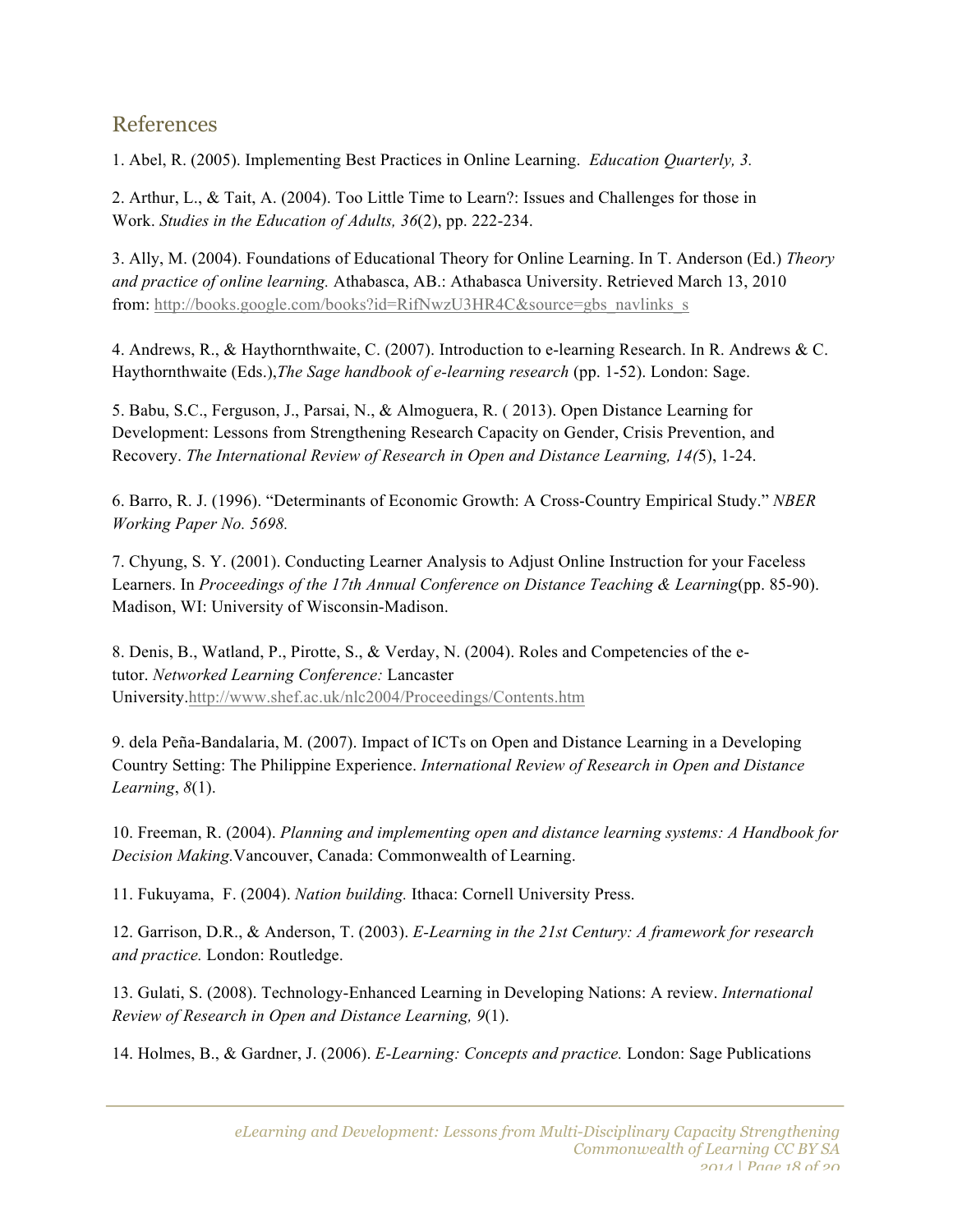15. Howell, S., Williams, P., & Lindsay, N. (2003). Thirty-two Trends Affecting Distance Education: An Informed Foundation for Strategic Planning. *Online Journal of Distance Learning Administration*, *4*(3). Retrieved February 12, 2010 fromhttp://www.westga.edu/~distance/ojdla/fall63/howell63.html

16. Hubschman, B.G. (1999). How do different types of adult learners adapt to distance education? *Paper presented at the annual meeting of the American Educational Research Association,* Montreal. (ERIC Document Reproduction Service No. ED 441-156)

17. Johnson, S., & Aragon, S. (2003). An instructional strategy framework for online learning environments. *New Directions for Adult and Continuing Education, 100*.

18. Leary, J., & Berge, Z. L. (2006). Trends and challenges of e-learning in national and international agricultural development.*International Journal of Education and Development using ICT, 2*(2).

19. Mandinach, E. B. (2005). The development of effective evaluation methods for e-learning: A concept paper and action plan. *Teachers CollegeRecord, 107*(8), 1814-1835.

20. Mason, R. (2006). Learning technologies for adult continuing education. *Studies in Continuing Education, 28*(2), 121–133.

21. Menchaca, M. P. & Bekele, T. A. (2008). Learner and instructor identified success factors in distance education. *Distance Education, 29(*3), 231-252.

22. Ogunsola, A. (2010). Face-to-face Tutoring in Open and Distance Learning - The Nigerian Situation. *International Journal of Open Distance Education,* 20-29.

23. Okonkow, C.A. (2012). A needs assessment of ODL educators to determine their effective use of open educational resources. The International Review of Research in Open and Distance Learning, *13*(4) 293-312.

24. O'Rourke, J. (2003). *Tutoring in Open and Distance Learning: A handbook for tutors.* Vancouver: COL.

25. Potashnik, M., & Capper, J. (1998, March). Distance education: growth and diversity. Finance & Development, *35*(1), 42-46.

26. Robins, K., & Webster, F. (Eds.). (2002). *The Virtual University? Knowledge, markets, and management.* Oxford: Oxford University Press.

27. Rosenburg, M. (2001). *E-learning: Strategies for delivering knowledge in the digital age.* New York, NY: McGrawHill.